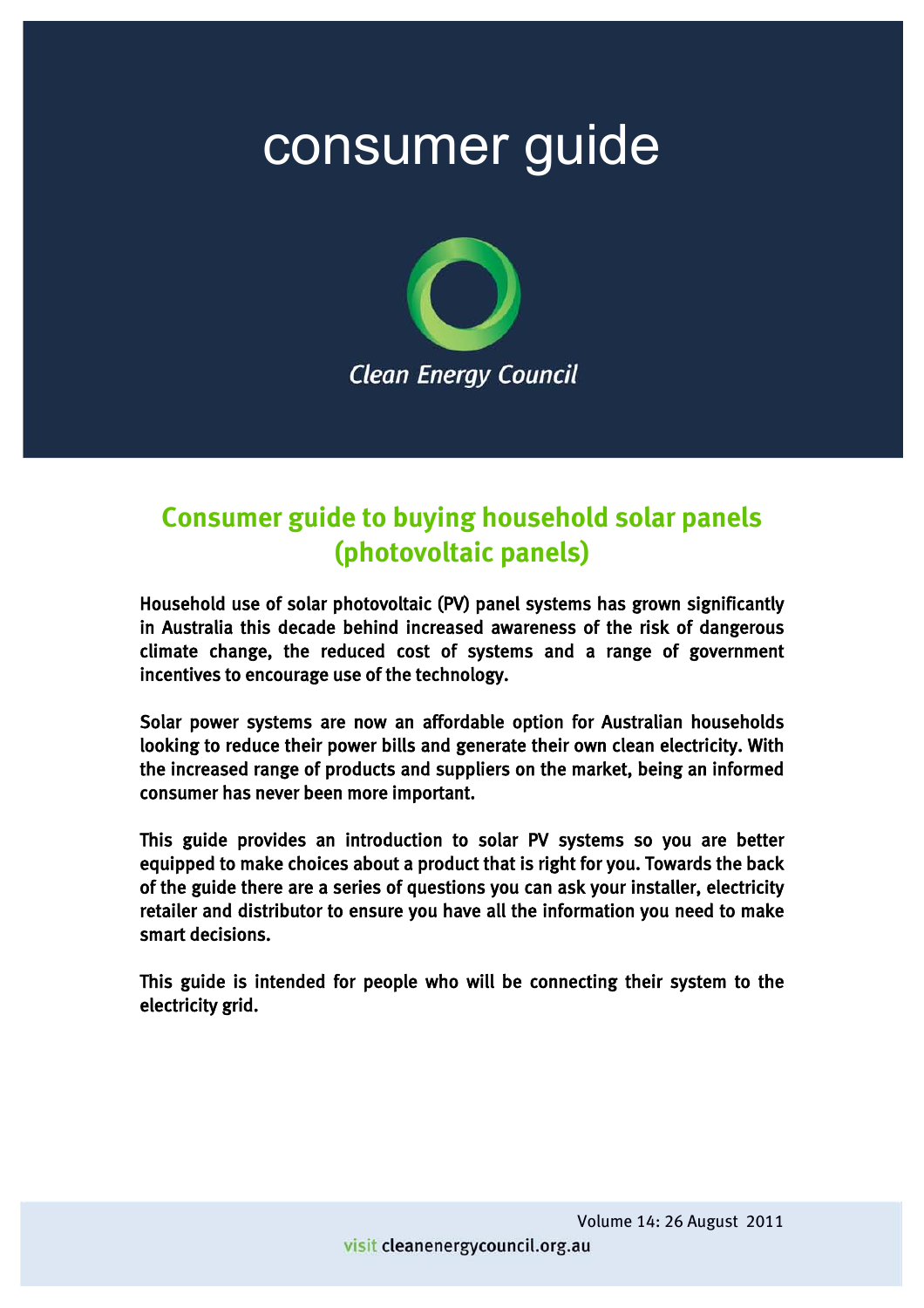

| <b>Installation checklist</b>                                                              | $\mathbf{2}$ |
|--------------------------------------------------------------------------------------------|--------------|
| How does solar PV work?                                                                    | 3            |
| How much power do systems generate?                                                        | 4            |
| How much do solar panels cost?                                                             | 5.           |
| <b>Australian Standards</b>                                                                | 6            |
| <b>Warranties</b>                                                                          | 6            |
| What government schemes are in place to<br>lower the cost of purchasing a solar PV system? | 6            |
| <b>Renewable Energy Certificates</b>                                                       | 7            |
| <b>Solar Credits</b>                                                                       | 8            |
| <b>Feed-in Tariffs</b>                                                                     | 10           |
| What does the design and specification of my system involve?                               | 12           |
| What size panels should I buy?                                                             | 12           |
| What sort of panels should I buy?                                                          | 13           |
| What angle should the panels be on?                                                        | 14           |
| Shading/Dirt                                                                               | 14           |
| <b>Temperature</b>                                                                         | 14           |
| What is an inverter? What sort should I buy?                                               | 15           |
| What will happen to my meter at home?                                                      | 15           |
| <b>Quotation/Contract</b>                                                                  | 17           |
| Questions to ask your designer/installer                                                   | 18           |
| What happens after my solar PV system has been installed?                                  | 20           |
| Questions to ask your electricity retailer                                                 | 21           |
| Questions to ask your electricity distributor                                              | 22           |
| <b>Safety inspections</b>                                                                  | 22           |
| <b>Dispute resolution</b>                                                                  | 23           |
| Appendix                                                                                   | 27           |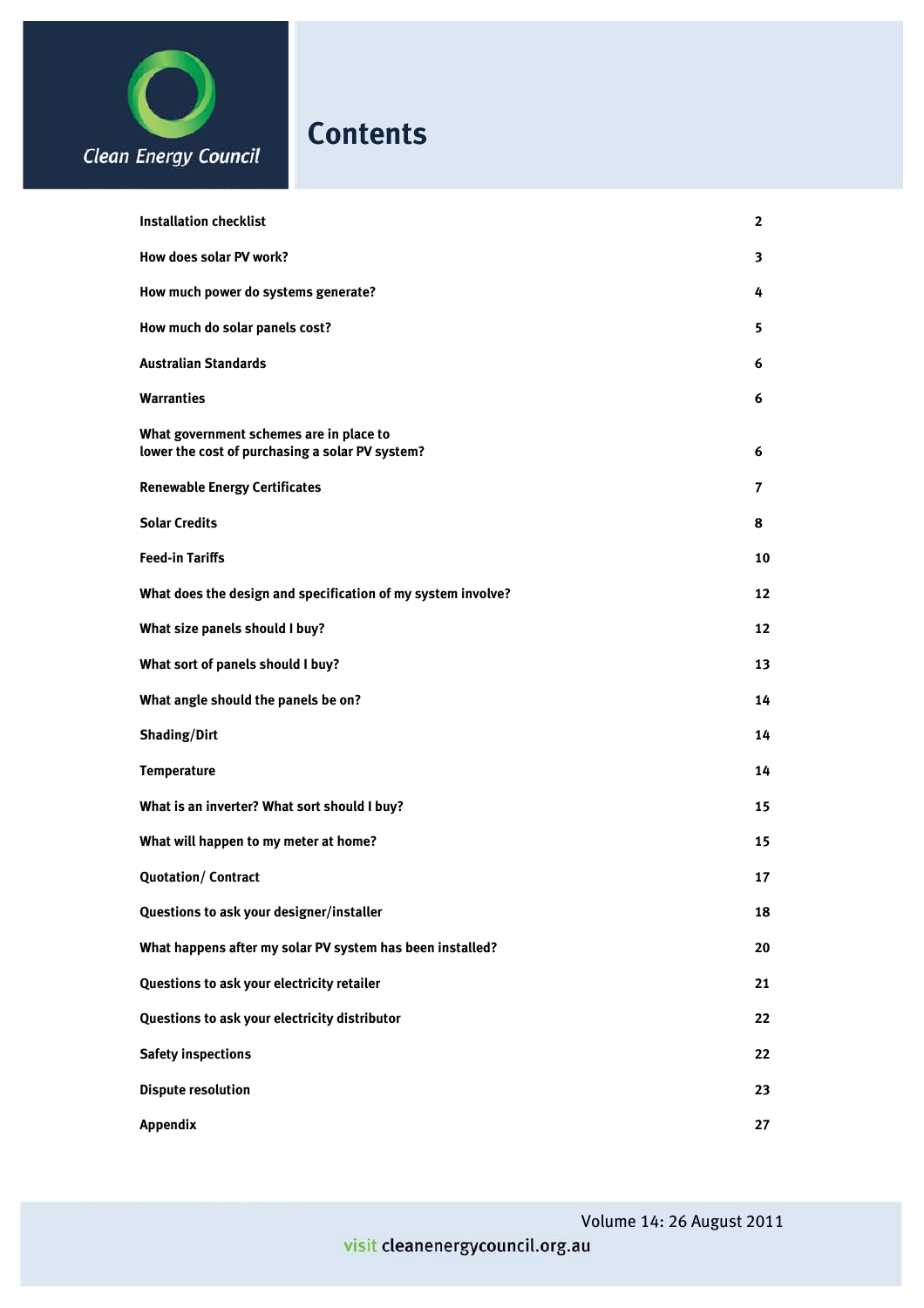

#### **Installation checklist**

#### A Step-by-Step Process to having your Solar PV System Installed

- 1. You conduct your own research into the benefits of having a solar PV system installed. In particular, you should ensure that you understand what will happen to your meter, your electricity tariff and your electricity bill before you agree to have a PV system installed.
- 2. You contact several CEC accredited designers/installers to arrange for a quote. A list of CEC-accredited designers/installers in your area can be found at [solaraccreditation.com.au](http://www.solaraccreditation.com.au/)
- 3. By asking informed questions, (see 'Questions to ask your Designer/Installer'), you then select a CEC accredited designer/installer.
- 4. The CEC accredited designer/installer designs a PV system to meet your requirements (see 'What does the Design and Specification of my Solar PV System involve?')
- 5. You, or the CEC accredited designer/ installer, apply for any applicable rebates (see What government schemes are in place to lower of cost of purchasing a solar PV system?')
- 6. You, or your designer/installer, complete the connection and approval process for your electricity retailer and electricity distributor. This process varies between states and territories (see 'Flowcharts for the Connection Procedures of each State and Territory' at cleanenergycouncil.org.au<sup>1</sup>)
- 7. The CEC accredited Designer/Installer completes the installation of your solar PV system
- 8. The designer/installer contacts your electricity retailer or electricity distributor to arrange for your new meter to be installed (see 'Questions to ask your Electricity Retailer' or 'Questions to ask your Electricity Distributor')
- 9. An appropriate qualified professional installs your new meter
- 10. Your solar PV system is now ready to produce electricity.
- 11. You enter a Premium Feed-in Tariff Agreement with your Electricity Retailer (see 'Questions to ask your Electricity Retailer')
- 12. Depending on which State you live in, your local electrical authority may conduct a safety inspection of your solar PV system
- NB: Please note this process may vary slightly between the States and Territories.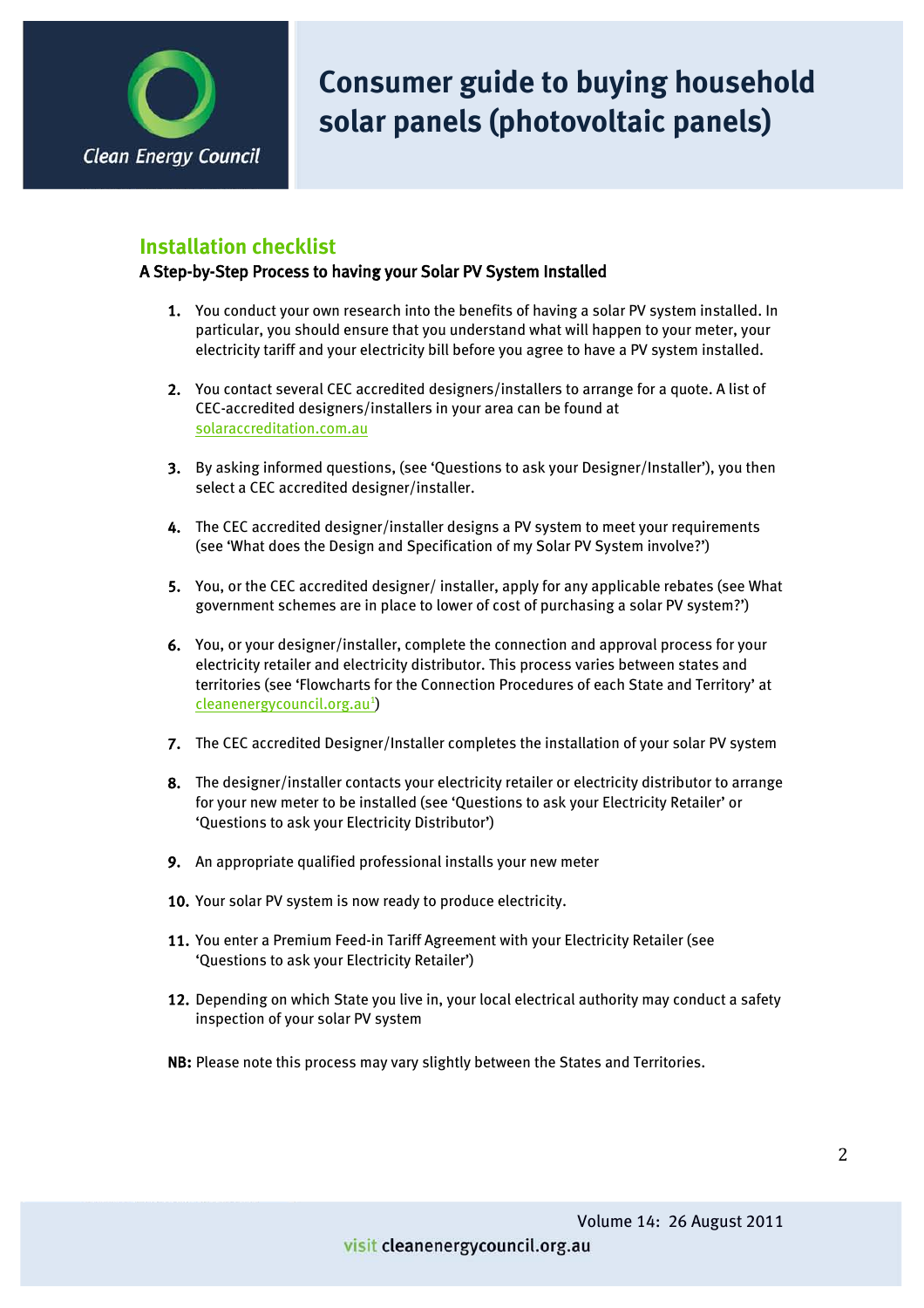

### **How does solar PV work?**

Solar Photovoltaic (PV) panels are generally fitted on the roof in a northerly direction and at an angle to maximise the amount of sunlight that hits the panels.

Solar PV panels on the roofs of homes and businesses generate clean electricity by converting the energy in sunlight. This conversion takes place within modules of specially fabricated materials that make up the solar panels. It is a relatively simple process that requires no moving parts. In most cases solar panels are connected to the mains power supply through a device called an inverter.

Solar panels are different to solar hot water systems, which are also mounted on household roof-tops but use the heat from the sun to provide hot water for household uses.

The technology to convert sunlight into electricity was developed in the 19th century, but it was only in the second half of the 20th century that development accelerated behind the need to provide reliable supplies of electricity in remote locations – from satellites in space to outback Australia.

Solar panels have been installed on the rooftops of houses and other buildings in Australia since the 1970s. Currently there are more than 100,000 solar panel systems safely and reliably delivering clean electricity across Australia.



### **Grid-connected solar PV systems**

Most suburban homes in Australia are connected to the electricity grid, which uses alternating current electricity (AC). But the electricity generated by solar panels is direct current (DC). That means grid-connected (GC) solar PV systems need an inverter to transform the DC electricity into AC electricity suitable for ordinary household needs. Houses with solar systems use solar power first before sourcing electricity from the grid.

When the panels are not producing electricity at night, electricity is supplied from the existing electricity grid. For systems with a battery backup (optional), the inverter regulates the charge of batteries. The electricity stored in the batteries can be used at night or during blackouts.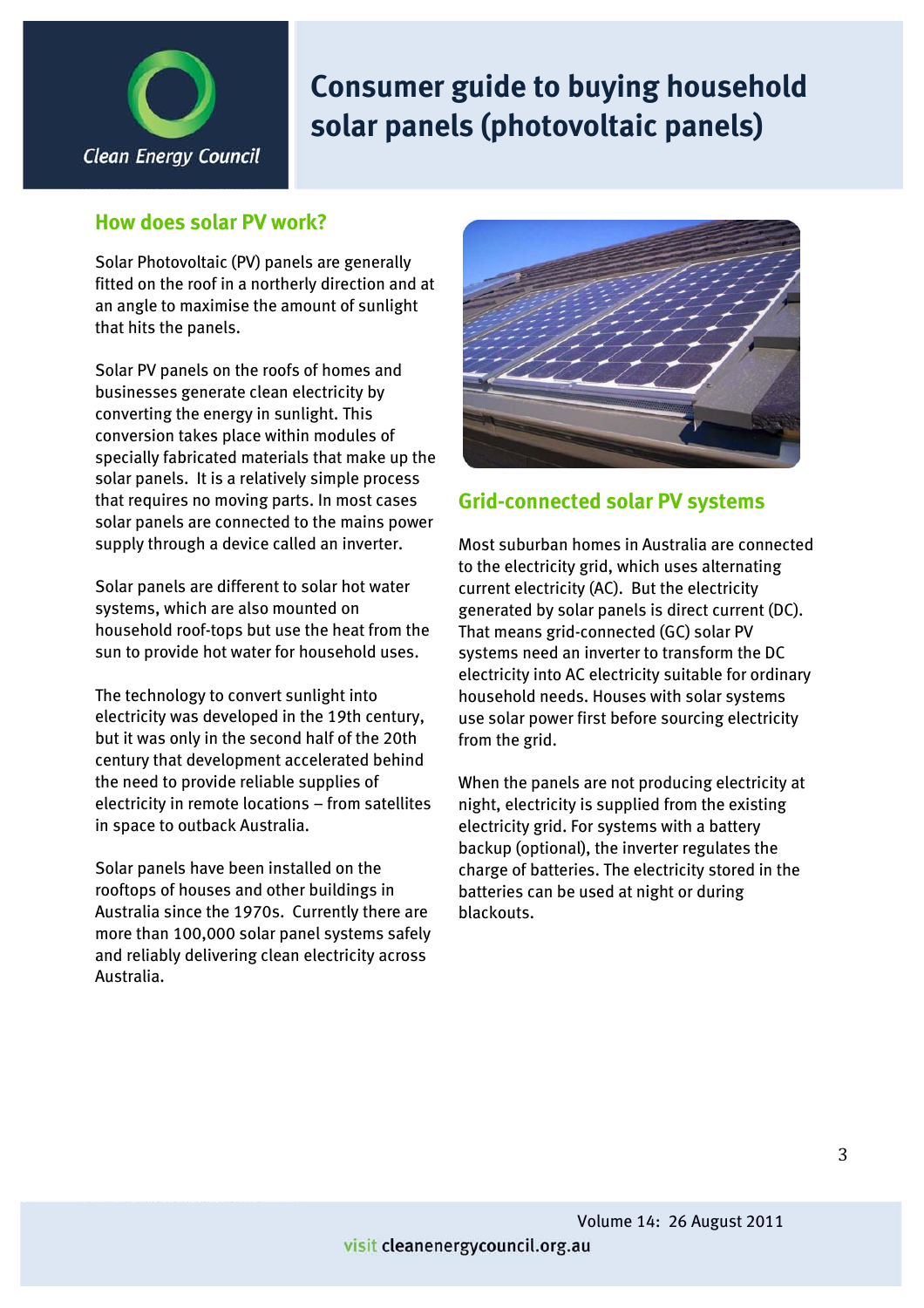

#### **How much power do they generate?**

The output of a solar PV system depends on its size. The most common household systems are either 1 kilowatt (kW) or 1.5 kilowatts, although some property owners have installed systems of up to 10 kilowatts. The table below shows the average daily production of some common grid-connected systems throughout Australia.

| <b>Average Daily Production</b> |             |                         |               |               |               |  |
|---------------------------------|-------------|-------------------------|---------------|---------------|---------------|--|
| <b>City</b>                     | 1 kW system | <b>1.5 kW</b><br>system | 2.0 kW system | 3.0 kW system | 4.0 kW system |  |
| <b>Adelaide</b>                 | 4.2 kWh     | $6.3$ kWh               | 8.4 kWh       | 12.6 kWh      | 16.8 kWh      |  |
| <b>Alice</b><br><b>Springs</b>  | 5.0 kWh     | 7.5 kWh                 | 10.0 kWh      | 15.0 kWh      | 20.0 kWh      |  |
| <b>Brisbane</b>                 | 4.2 kWh     | $6.3$ kWh               | 8.4 kWh       | 12.6 kWh      | 16.8 kWh      |  |
| Cairns                          | 4.2 kWh     | $6.3$ kWh               | 8.4 kWh       | 12.6 kWh      | 16.8 kWh      |  |
| Canberra                        | 4.3 kWh     | 6.45 kWh                | 8.6 kWh       | 12.9 kWh      | 17.2 kWh      |  |
| <b>Darwin</b>                   | 4.4 kWh     | 6.6 kWh                 | 8.8 kWh       | 13.2 kWh      | 17.6 kWh      |  |
| <b>Hobart</b>                   | 3.5 kWh     | 5.25 kWh                | 7.0 kWh       | 10.5 kWh      | 14.0 kWh      |  |
| <b>Melbourne</b>                | 3.6 kWh     | 5.4 kWh                 | 7.2 kWh       | 10.8 kWh      | 14.4 kWh      |  |
| Perth                           | 4.4 kWh     | 6.6 kWh                 | 8.8 kWh       | 13.2 kWh      | 17.6 kWh      |  |
| Sydney                          | 3.9 kWh     | 5.85 kWh                | 7.8 kWh       | 11.7 kWh      | 15.6 kWh      |  |

**Data Source: PV-GC spreadsheet based on the CEC GC Design Guidelines** 

The rated output is that achieved in perfect laboratory conditions. The CEC design summary software takes these deratings into *account!when!predicting!average!for!any!given!system.*

A typical Australian house consumes around 18 kilowatt hours (kWh) per day so a 1-2kW system displaces an average of 25-40% of your average electricity bill. Solar panels produce more energy in summer than they do in winter.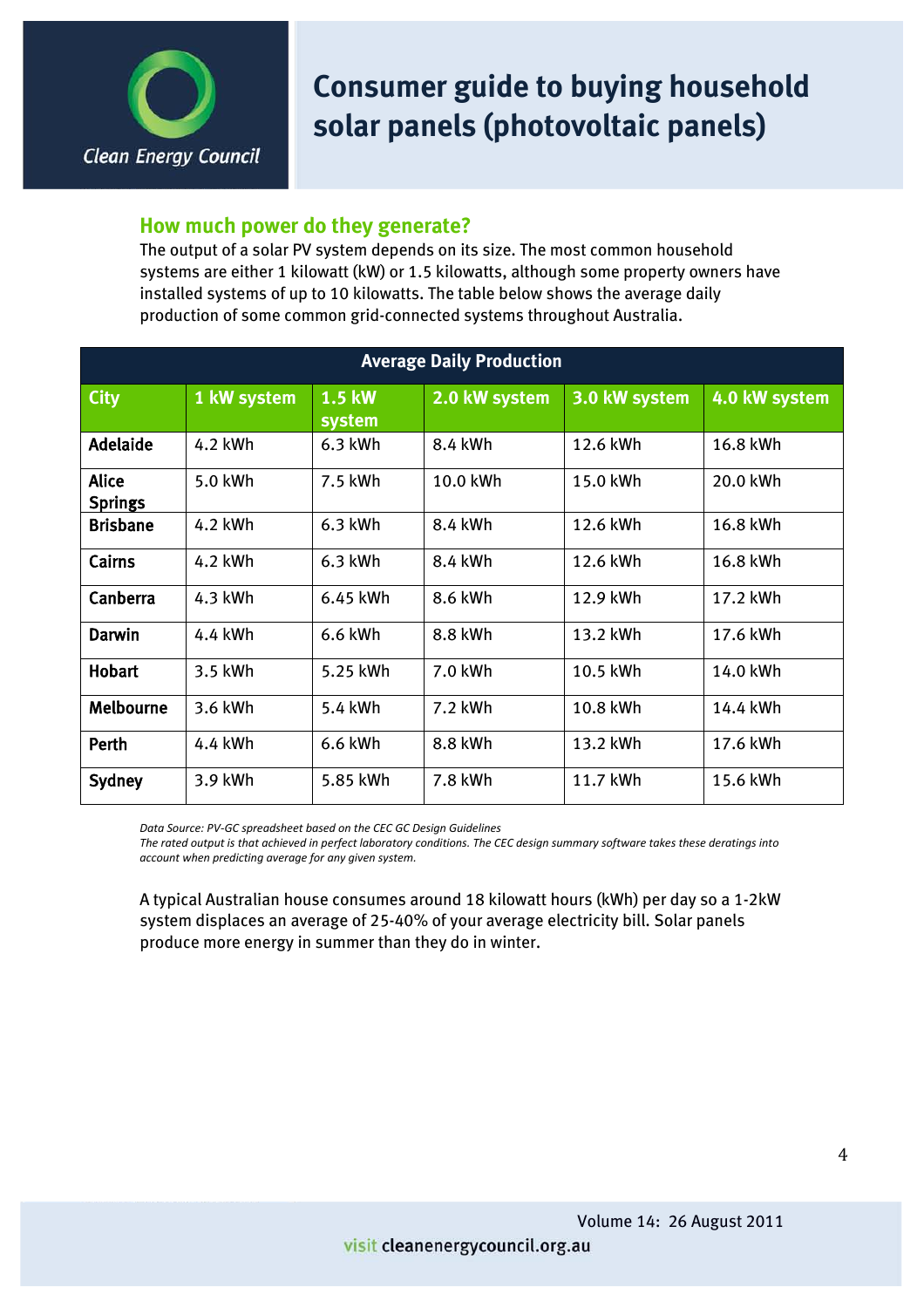

### **How much do solar panels cost?**

The cost of solar panels has continued to change over the past decade behind different government incentive schemes and increased diversity in the panels, inverters and suppliers on the market.

Being an informed consumer is increasingly important. Similar to buying a car or a computer, you'll want to be sure that your system is a sound investment that best meets your needs at a reasonable price.

It is important to be clear on what you want from your solar PV system. Are you after a system that will partially offset your energy consumption for 5-10 years before requiring a system upgrade? Or do you want a system that will completely offset your household's electricity use for the next 25 years? Like buying a second-hand car as opposed to a brand-new sports car, these two solar PV systems are both sound investments depending on your needs, but will vary significantly in price.

The price of your solar PV system can also be affected by variables including:

- Government rebates and support schemes (these vary in each state)
- Location
- Number of panels
- Orientation of panels
- Type of panels
- Type of inverter
- System design and configuration
- Shipping costs for equipment and parts
- Contractor installation costs
- Removal of trees or other shading
- Type of roofing (for example, tiled or tin)
- Height of roof
- Site preparation needs (for example, condition of roof or ground)
- Structural engineering, architectural, and other professional services (for commercial systems)

Keeping in mind the variables mentioned above, the table below shows an approximate guide on price range for grid-connected solar PV systems in the major capital cities. Government rebates such as Renewable Energy Certificates, Solar Credits and Feed-in Tariffs can be deducted from these figures.

| <b>Estimated Price</b> |                              |  |  |
|------------------------|------------------------------|--|--|
| <b>System Size</b>     | <b>Estimated Price Range</b> |  |  |
| 1.5 kW                 | $$6,000 - $8,000$            |  |  |
| 2 kW                   | $$7,000 - $9,000$            |  |  |
| 3 kW                   | $$10,000 - $12,000$          |  |  |
| 4 kW                   | $$13,000 - $15,000$          |  |  |

Please note these prices are a guide only, the actual price you are offered for a solar PV system may vary. Figures are estimates based *on market conditions as at June 2011 and may change due to changed market settings. Prices are inclusive of GST.*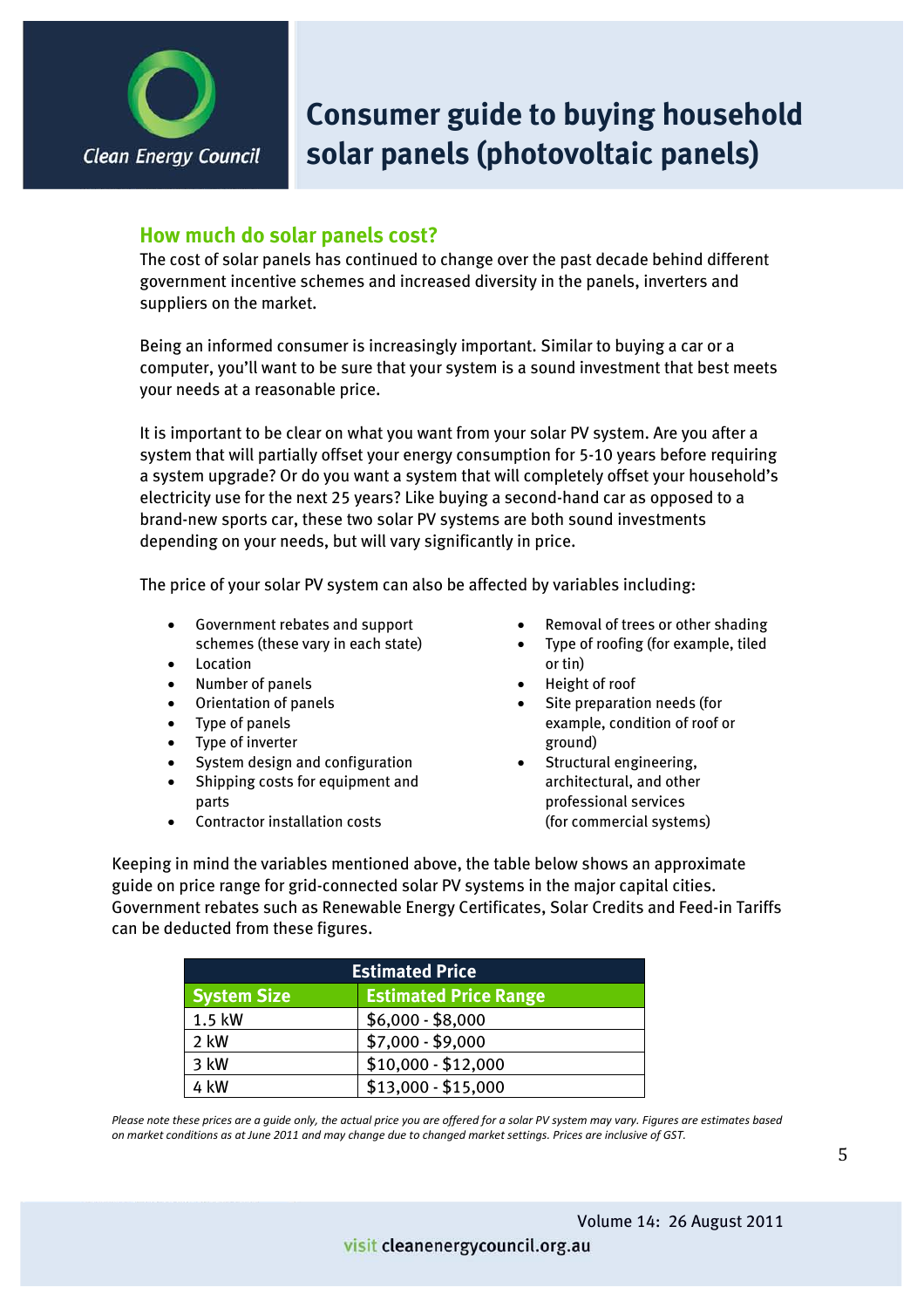

#### **Australian Standards**

It is important you ask your accredited installer to provide proof that your panels meet Australian standards.

The Clean Energy Council has a frequently updated list of all solar panel and inverter models that meet Australian standards. To see the list, please <u>[click here](http://www.solaraccreditation.com.au/acccec/approvedproducts.html)<sup>2</sup></u>.

Solar PV systems must also comply with The CEC Design and Installation Guidelines.

### **Warranties and Guarantees**

Solar PV panels generally come with a performance warranty that can last up to 25 years and a guarantee lasting five to ten years. Additionally, panel material warranties and workmanship guarantees generally span 5-10 years.

It is important to know who is providing the warranty – the manufacturer or the importer. In the absence of a manufacturer, the importer is responsible for the warranty. However, if the importer changes their business name or sells their business, their warranty obligations towards you cease. Ask your installer who is providing the warranty.

A system manual that provides operation, maintenance and safety information should be provided by your installer. This must also include a system energy output (kWh) estimate.

It is important to ensure you obtain written confirmation of statements made by your installer, including performance claims, guarantees and warranties. Documentation will be essential if you need to make warranty or insurance claims.

### **What government schemes are in place to lower the cost of purchasing a solar PV system?**

There are currently four types of financial assistance offered for solar PV systems in Australia:

- Renewable Energy Certificates
- Solar Credits
- Rebates (applications for rebates must have been received by June 2009)
- Feed-in tariffs

#### visit cleanenergycouncil.org.au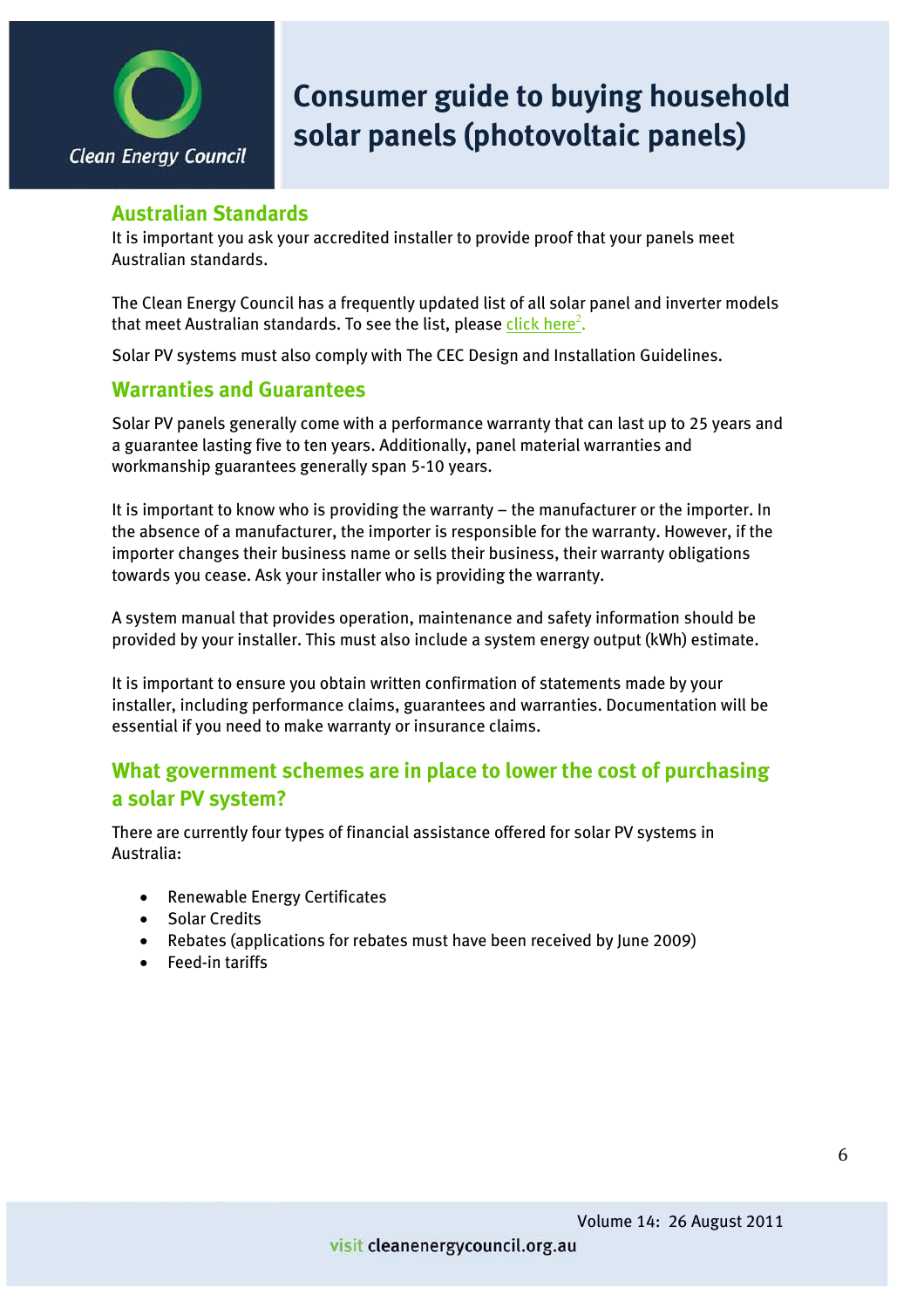

### **Renewable Energy Certificates**

Renewable Energy Certificates (RECs) are an electronic form of currency created by the Renewable Energy (Electricity) Act 2000 (also known as the RET scheme). One REC is equivalent to one megawatt hour of electricity generated by your solar PV power system. The price of RECs changes according to market conditions. As an owner of a solar PV power system, you can register, sell, trade or surrender RECs for systems up to 100kW.

There are two ways you can be paid for your RECs:

- 1. Assign your RECs when you purchase your solar PV system to a registered agent in exchange for a financial benefit which may be in the form of a delayed cash payment or upfront discount on your solar PV panel system (most consumers take this option); or
- 2. Create the RECs yourself by finding a buyer and then selling and transferring them in the REC Registry.

For a list of registered agents, contact the Office of the Renewable Energy Regulator<sup>3</sup>.

RECs may be created for solar PV systems in batches of either one, five or 15 year deeming periods. At the beginning of each successive one or five year deeming period, the Regulator (from the Office of the Renewable Energy Regulator) must be satisfied that your solar PV system is still installed and is likely to remain functional for the next deeming period. In order to claim RECs for the full 15 year deeming period upfront – which is the most common option - your designer/installer must be accredited by the Clean Energy Council. More information is available in the RET process for Owners of Small Generation Units (SGUs) guide published by the Office of the Renewable Energy Regulator [click here](http://www.orer.gov.au/sgu/index.html)<sup>4</sup>.

The level of subsidy will depend on a number of factors, including the location (also known as the zone) of the solar PV system, the size of the system and the price of RECs at the time the system was installed.

Australia is divided up into various zones based on how much renewable energy can be generated by a solar panel in a given area. So the same sized system installed in Melbourne or Hobart (Zone 4) receives fewer RECs than those installed in Sydney (Zone 3) or Darwin (Zone 2) because Melbourne and Hobart have less sunshine so less solar energy is produced. The table below shows the level of financial support available from RECs on solar PV systems in the major capital cities of Australia.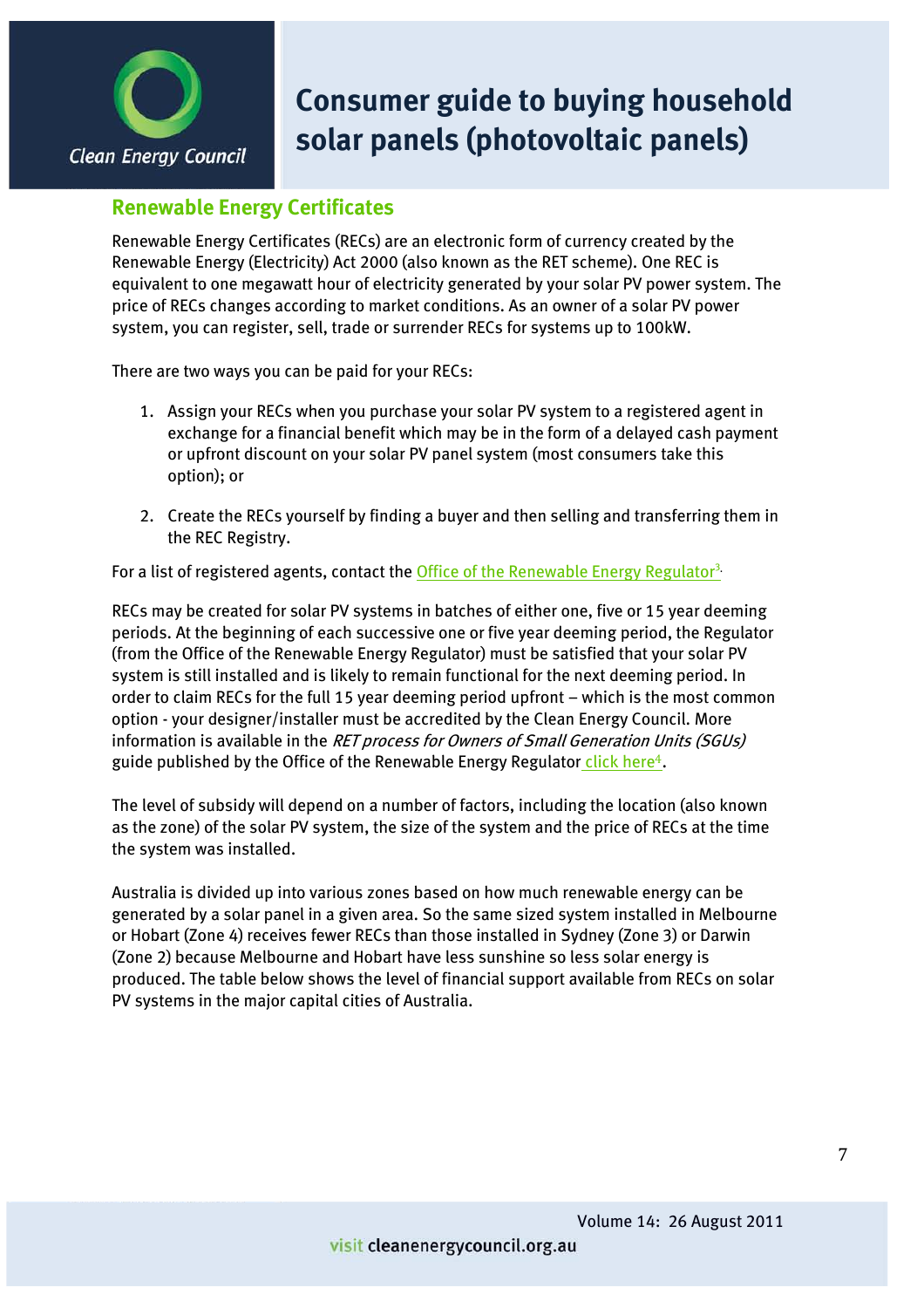

| Renewable Energy Certificates – Level of financial support |                |               |                              |                       |                                        |                          |
|------------------------------------------------------------|----------------|---------------|------------------------------|-----------------------|----------------------------------------|--------------------------|
| City                                                       | <b>Zone</b>    | <b>Rating</b> | <b>System</b><br><b>Size</b> | <b>Deeming Period</b> | <b>Total REC</b><br><b>Entitlement</b> | <b>Total Subsidy</b>     |
| Adelaide                                                   | 3              | 1.382         | x 1.5 kW                     | $x 15$ (years)=       | 31                                     | \$1240 (31 RECs x \$40)  |
| <b>Brisbane</b>                                            | 3              | 1.382         | x 1.5 kW                     | $x 15$ (years)=       | 31                                     | $$1240(31$ RECs x \$40)  |
| Canberra                                                   | 3              | 1.382         | x 1.5 kW                     | $x 15$ (years)=       | 31                                     | $$1240(31$ RECs x \$40)  |
| <b>Darwin</b>                                              | $\overline{2}$ | 1.536         | x 1.5 kW                     | $x 15$ (years)=       | 34                                     | $$1360(34$ RECs x \$40)  |
| <b>Hobart</b>                                              | 4              | 1.185         | x 1.5 kW                     | $x 15$ (years)=       | 26                                     | $$1040 (26$ RECs x \$40) |
| Melbourne                                                  | 4              | 1.185         | x 1.5 kW                     | $x 15$ (years)=       | 26                                     | $$1040 (26$ RECs x \$40) |
| Perth                                                      | 3              | 1.382         | x 1.5 kW                     | $x 15$ (years)=       | 31                                     | \$1240 (31 RECs x \$40)  |
| Sydney                                                     | 3              | 1.382         | x 1.5 kW                     | $x 15$ (years)=       | 31                                     | $$1240(31$ RECs x \$40)  |

Zone Rating x Rated Power Output (1.5kW) x Deeming Period (15 years) = Total REC Entitlement *Figures based on a \$40 market rate for RECs For more information, contact the Office of the Renewable Energy Regulator 5.* 

**Solar Credits**

The Solar Credits scheme<sup>6</sup> for solar PV systems is based on the REC scheme, but multiplies by five the number of RECs able to be created for your solar PV system. These extra credits only apply to the first 1.5kW of system capacity. So if your system is larger than 1.5kW, you will receive Solar Credits plus an additional REC for every one megawatt hour of electricity able to be generated by your solar PV system.

The table below shows the level of financial support available from Solar Credits on solar PV systems in the major capital cities of Australia:

| 1.5 kW system under the Solar Credit Scheme |                                    |  |  |  |
|---------------------------------------------|------------------------------------|--|--|--|
| City                                        | <b>Number of Solar Credits Due</b> |  |  |  |
| Adelaide                                    | \$3,720 (93 RECs x \$40)           |  |  |  |
| <b>Brisbane</b>                             | \$3,720 (93 RECs x \$40)           |  |  |  |
| Canberra                                    | \$3,720 (93 RECs x \$40)           |  |  |  |
| <b>Darwin</b>                               | \$4,120 (103 RECs x \$40)          |  |  |  |
| <b>Hobart</b>                               | \$3,160 (79 RECs x \$40)           |  |  |  |
| Melbourne                                   | \$3,160 (79 RECs x \$40)           |  |  |  |
| Perth                                       | \$3,720 (93 RECs x \$40)           |  |  |  |
| Sydney                                      | \$3,720 (93 RECs x \$40)           |  |  |  |

*Figures based on a \$40 market rate for RECs*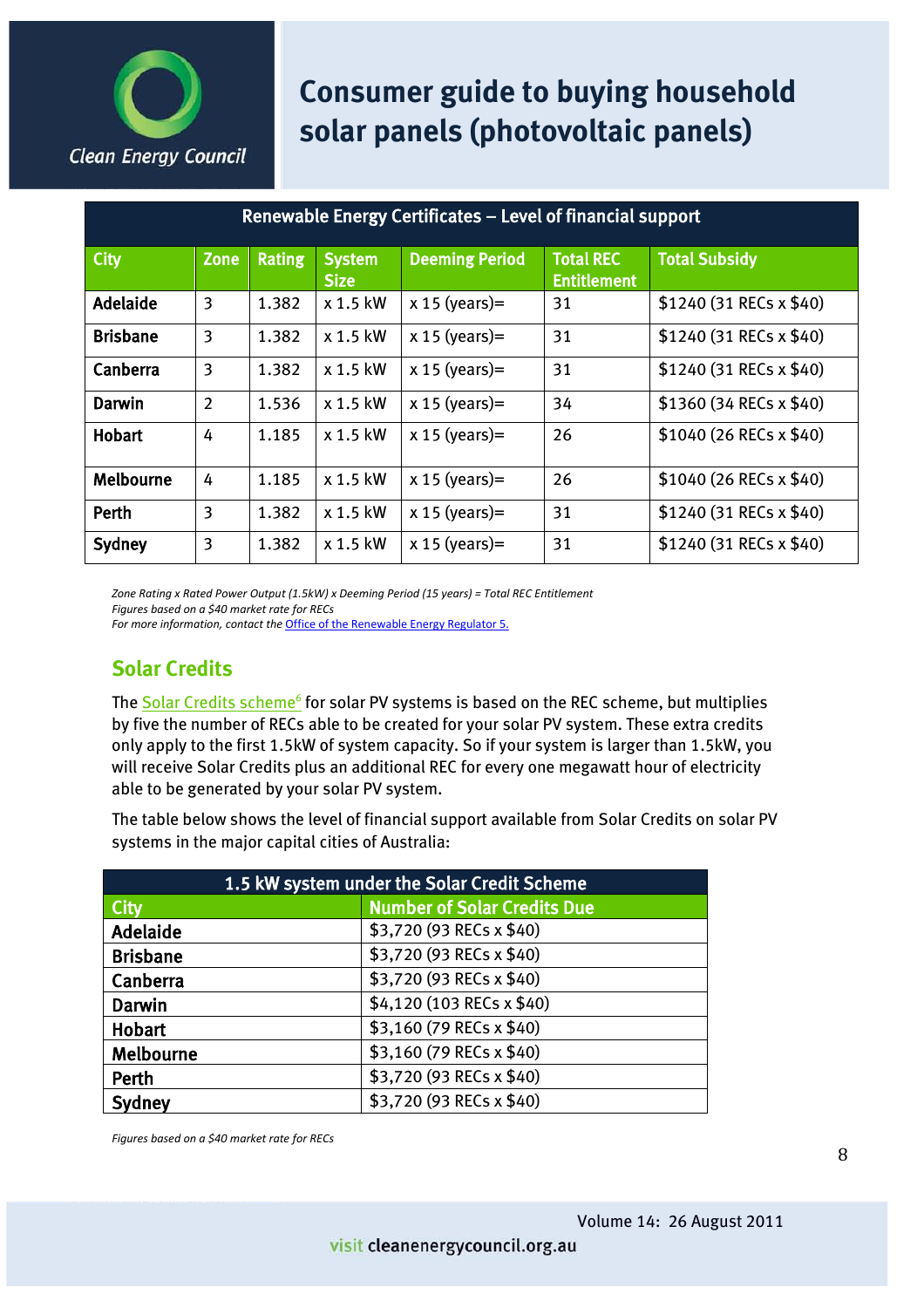

The government has set the level of the Solar Credits multiplier as stated in the table below. For example, solar PV systems installed during 9 June 2009 to 30 June 2010 will receive REC's multiplied by up to five times, while solar PV systems installed during 1 July 2013 to 30 June 2014 will receive REC's multiplied by up to two times.

| Multiplier for certificates for small generation units |                              |  |  |  |
|--------------------------------------------------------|------------------------------|--|--|--|
| <b>Installation period</b>                             | <b>Number of multipliers</b> |  |  |  |
| 9 June 2009 to 30 June 2010                            | 5                            |  |  |  |
| 1 July 2010 to 30 June 2011                            | 5                            |  |  |  |
| 1 July 2011 to 30 June 2012                            | 3                            |  |  |  |
| 1 July 2012 to 30 June 2013                            | $\overline{\mathbf{c}}$      |  |  |  |
| 1 July 2013 to 30 June 2014                            |                              |  |  |  |
| 1 July 2014 to 30 June 2015                            | 0                            |  |  |  |

The same sized system installed in Melbourne or Hobart receives fewer Solar Credits because these areas have less sunshine so less solar energy is produced.

In June 2010, the Federal Government announced amendments to the RET scheme. As part of these changes, the scheme will be spit into two parts:

- 1. the Small-scale Renewable Energy Scheme (SRES) which covers small-scale technologies such as solar panels and solar hot water systems
- 2. the Large-scale Renewable Energy Target (LRET) which covers large-scale renewable energy projects like wind farms, commercial solar and geothermal.

The changes to the Act gave the Government the ability to increase the kW capacity limit of the solar credit multiplier to up to 3kW. However they have not acted on this yet. Additionally, the changes under the SRES provides a price of \$40 (less brokerage fees) per small-scale technology REC effective from 1 January 2011. The government is able to reduce the \$40 price and the Solar Credits multiplier by regulation. However in doing this it must obtain, and take into consideration, independent advice. Any changes made will not come into force until the following 1 April.

In May 2011, the Federal Government announced a reduction of the solar credits multiplier from a multiple of 4 to a multiple of 3 for installations from 1 July 2011. The multiplier will then be reduced to 2 on 1 July 2012 and then to 1 on 1 July 2013.

For more information, contact the [Office of the Renewable Energy Regulator](http://www.orer.gov.au/)<sup> $Z$ </sup>.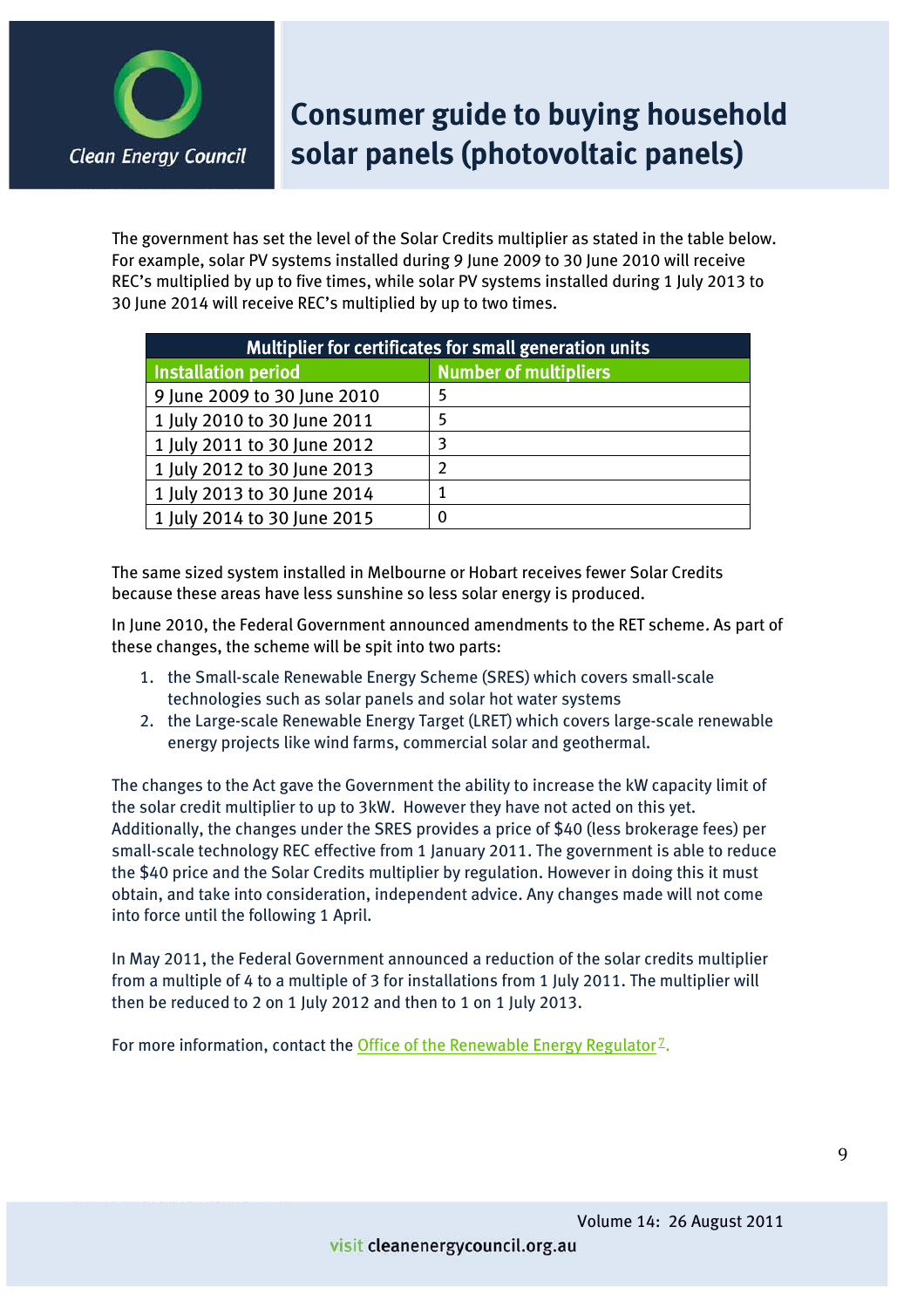

#### **Feed-in tariffs**

Several states have introduced, or are in the process of introducing, feed-in tariffs. A feed-in tariff pays you for electricity generated by your solar PV system.

Under a net feed-in tariff, a premium is paid for an[y solar energy](http://solarquotes.com.au/learn-about-solar-energy.html) that goes back into the grid from your house. So if you have surplus energy generated by your solar panels, you get paid for it; and if you use all of the energy you generate it will be offset against your normal electricity bill.

Under a gross feed-in tariff you get paid for every unit of electricity generated by your solar panels, regardless of whether it goes into the grid or is used by your household.

You need to apply to your electricity retailer to receive the feed-in tariff. When signing an agreement with your electricity retailer, you need to be informed. In particular, you should check with your electricity retailer about any tariff changes that will occur as a result of installing solar and carefully weigh up the advantages and disadvantages before making a decision. This should be considered before you install tariff changes.

Important questions to ask about your feed-in tariff agreement include:

- $\bullet$  What price will they pay you for your electricity (in cents per kWh)?
- What is the cost of the electricity you purchase from them (in cents per kWh)?
- Will you lose your lower off-peak rates by moving onto a higher Time of Use (TOU) tariff?
- Have you been signed onto a premium feed-in tariff or a standard feed-in tariff? If your electricity retailer signs you up to a standard feed-in tariff agreement you will receive less money for the electricity you feed back into the grid.
- What will be the form of payment for electricity you produce? It is likely you will receive the feed-in tariffs you earn by default as a credit on your electricity bill rather than cash.
- What will be the form of payment for surplus electricity you produce? Will it be cash, cheque or EFT on request?

Other important questions to ask when signing an agreement with your electricity retailer are discussed in further detail later in this document.

The table below shows the feed-in tariffs introduced, or in the process of being introduced, in the various states, and the savings that could be made on a 1.5 kW system. These savings are an estimate only and may vary depending on the size of your solar PV system, the products used, location of the system and how much electricity your household consumes. The actual savings you make may also vary depending on the electricity retailer you are with. For a more accurate estimate, your accredited designer/installer will be able to calculate your potential savings as part of their load analysis.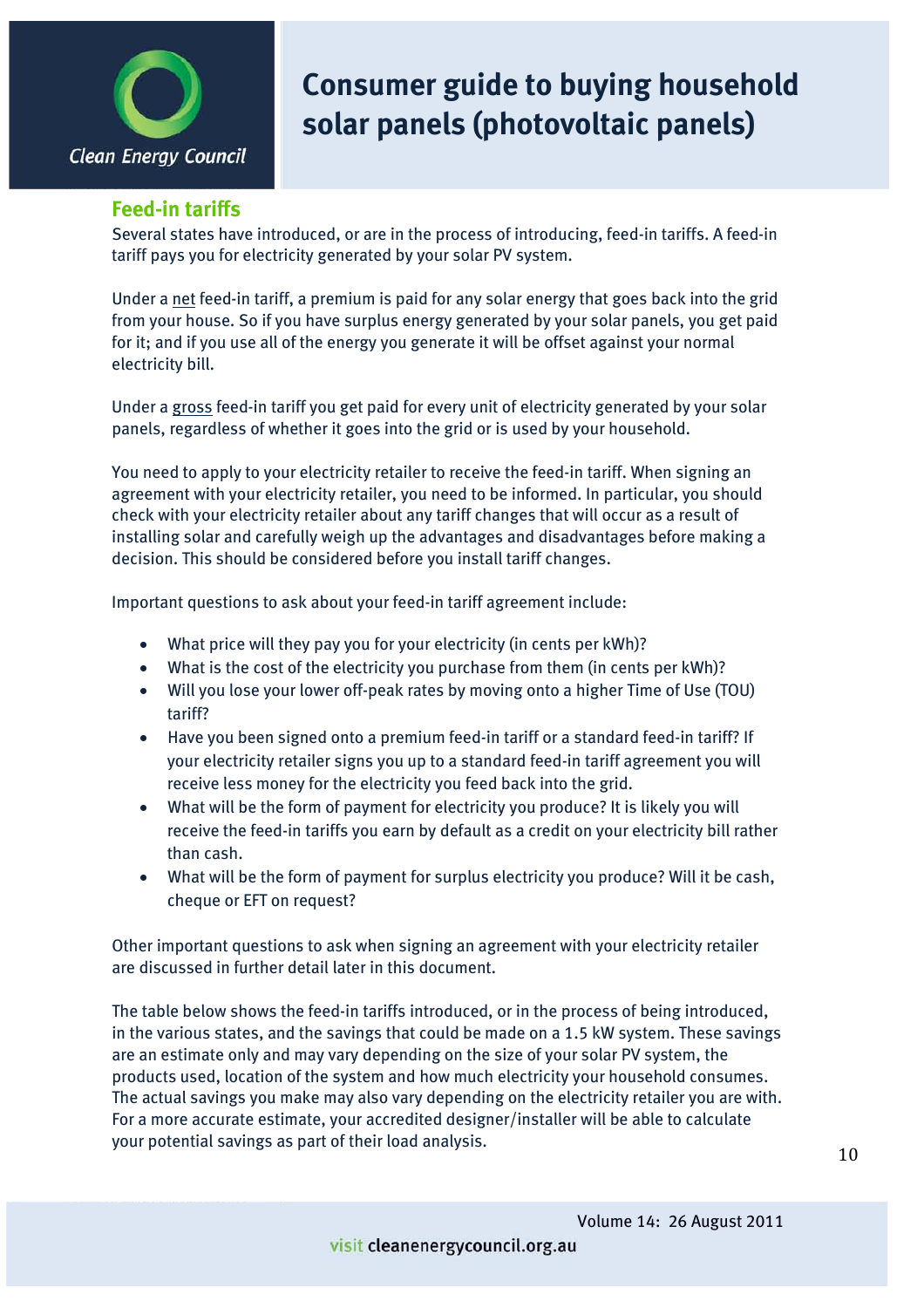

|                    | 1.5 kW system under the Feed-in Tariff schemes |                       |             |                                                                 |                   |                         |                                  |                         |                                                           |  |
|--------------------|------------------------------------------------|-----------------------|-------------|-----------------------------------------------------------------|-------------------|-------------------------|----------------------------------|-------------------------|-----------------------------------------------------------|--|
| <b>City</b>        | <b>1.5kW</b><br>system daily<br>production     | <b>Feed-in Tariff</b> |             | <b>Based on no of</b><br>electricity being<br>fed into the grid |                   |                         | Based on 50% of<br>into the grid | electricity being fed   | Based on 30% of<br>electricity being fed<br>into the grid |  |
|                    |                                                |                       |             | <b>Daily</b><br><b>savings</b>                                  | Annual<br>savings | <b>Daily</b><br>savings | Annual<br>savings                | <b>Daily</b><br>savings | <b>Annual</b><br><b>savings</b>                           |  |
| Adelaide*          | 6.3 kWh                                        | Net<br>export         | 44c per kWh | \$1.39                                                          | \$506             | \$2.08                  | \$759                            | \$1.80                  | \$658                                                     |  |
| <b>Brisbane</b>    | $6.3$ kWh                                      | Net<br>export         | 44c per kWh | \$1.26                                                          | \$460             | \$2.02                  | \$736                            | \$1.71                  | \$625                                                     |  |
| Canberra**         | 6.45 kWh                                       | Net<br>1:1            | 20c per kWh | \$1.29                                                          | \$471             | \$1.29                  | \$471                            | \$1.29                  | \$471                                                     |  |
| Darwin             | 6.6 kWh                                        | Net<br>1:1            | 19c per kWh | \$1.25                                                          | \$458             | \$1.25                  | \$458                            | \$1.25                  | \$458                                                     |  |
| <b>Hobart</b>      | 5.25 kWh                                       | Net<br>1:1            | 20c per kWh | \$1.05                                                          | \$383             | \$1.05                  | \$383                            | \$1.05                  | \$383                                                     |  |
| Melbourne          | 5.4 kWh                                        | Net<br>export         | 60c per kWh | \$1.19                                                          | \$434             | \$2.21                  | \$808                            | \$1.80                  | \$658                                                     |  |
| Perth <sup>#</sup> | 6.6 kWh                                        | Net<br>1:0.3          | 7c per kWh  | \$1.32                                                          | \$482             | \$0.89                  | \$325                            | \$1.06                  | \$388                                                     |  |
| Sydney ^           | 5.85 kWh                                       | Net<br>1:0.2          | 6c per kWh  | \$1.29                                                          | \$470             | \$0.82                  | \$299                            | \$1.01                  | \$367                                                     |  |

\* The SA feed-in tariff scheme will be closed to new applicants for the 44 c/kWh feed-in tariff category on 30 September 2011. From 1 *October 2011 new entrants to the scheme between this date and 1 October 2013 will be able to receive a 16 c/kWh feed-in tariff to 30!September!2016!*

*\*\*Applications!to!the!ACT!feed.in!tariff!have!been!placed!on!hold.!No!new!applications!to!the!scheme!will!be!considered!from! midnight!31!May!2011*

*^!Applications!to!the!NSW!feed.in!tariff!have!been!placed!on!hold.!No!new!applications!to!the!scheme!will!be!considered!from! midnight!28!April!2011*

#The WA feed-in tariff scheme was suspended on 1 August 2011, after reaching its quota. No new applications are being taken.

*NB: This information is intended as a guide only and was current as at 3 August 2011. Consumers should speak directly with electricity* retailers about their terms and conditions before entering into any contract

#### For more information on feed-in tariffs contact your relevant State Government Department:

| <b>State Government Departments</b> |                                            |                |  |  |  |
|-------------------------------------|--------------------------------------------|----------------|--|--|--|
| <b>State</b>                        | <b>Department</b>                          | <b>Contact</b> |  |  |  |
| <b>ACT</b>                          | Department of Environment,                 |                |  |  |  |
|                                     | Climate Change, Energy & Water             | 13 22 81       |  |  |  |
| <b>NSW</b>                          | Department of Industry &                   |                |  |  |  |
|                                     | Investment                                 | 1300 136 888   |  |  |  |
| <b>NT</b>                           | Department of the Chief                    |                |  |  |  |
|                                     | Minister                                   | 08 8999 5511   |  |  |  |
| <b>QLD</b>                          | <b>Office of Clean Energy</b>              | 13 25 23       |  |  |  |
| <b>SA</b>                           | <b>Sustainability &amp; Climate Change</b> | 08 8204 2999   |  |  |  |
| <b>TAS</b>                          | Department of Infrastructure,              |                |  |  |  |
|                                     | <b>Energy &amp; Resources</b>              | 1300 135 513   |  |  |  |
| <b>VIC</b>                          | <b>Department of Primary</b>               |                |  |  |  |
|                                     | Industries                                 | 136 186        |  |  |  |
| <b>WA</b>                           | Office of Energy                           | 08 9420 5600   |  |  |  |

11

Volume 14: 26 August 2011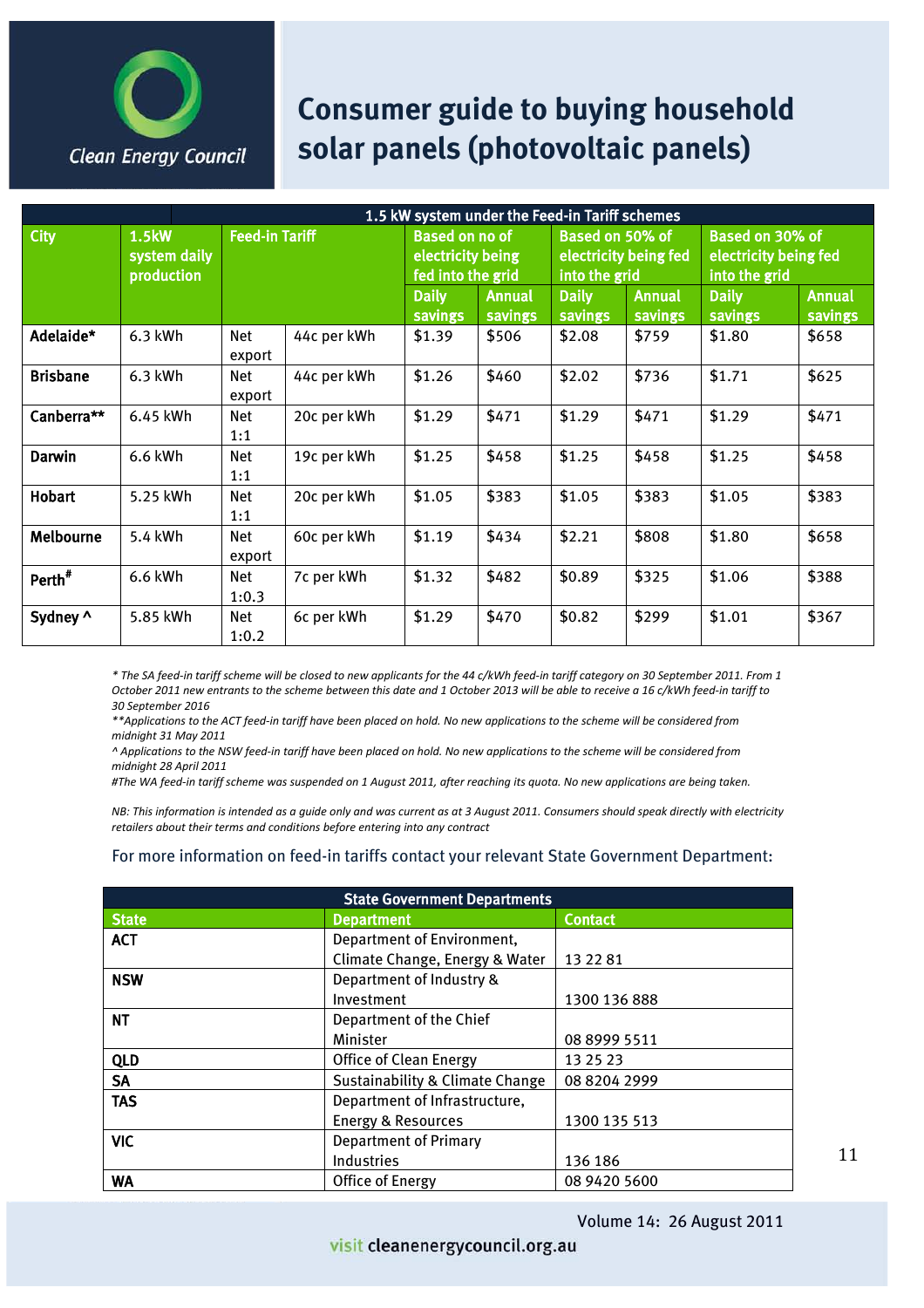

### **What does the design and specification of my Solar PV System involve?** Accredited Designers / Installers

To be eligible for government rebates, the designer and installer of your solar PV system must be accredited by the Clean Energy Council. The Clean Energy Council's accreditation scheme ensures that accredited designers and installers of solar PV power systems:

- have undergone the necessary professional training
- $\bullet$  follow industry best practice
- adhere to Australian standards
- routinely update their skills and product knowledge.

For a list of accredited professionals, please see [solaraccreditation.com.au.](http://www.solaraccreditation.com.au/)

An accredited designer/installer will provide you with a solar PV system design and specification. This will include things such as:

- establishing your electrical loads over an average day using a load analysis
- $\bullet$  determining the type of panels
- determining the size of your solar PV system
- $\bullet$  deciding the type of inverter
- <sup>x</sup> establishing the location of solar panels in relation to angles, available sunlight, shading and temperature.

### **What size solar PV system should I install?**

The size of your solar PV system will depend on:

- $\bullet$  the physical unshaded area available for the installation of your panels
- how much you are prepared to spend
- $\bullet$  what portion of your electrical consumption you wish to generate.

To work out what size solar PV system you require, you need to analyse your household's daily electricity consumption. Your monthly or quarterly electricity bill measures your household's electricity consumption in kilowatt hours. From this figure, you can calculate your average daily electricity consumption, and the average amount of electricity your solar PV system needs to produce to cover your electricity needs.

This process will be completed by your accredited designer during the design and specification stage, as part of their load analysis.

#### **What size panels should I buy?**

Solar PV panels come in different wattages. The main issues are your budget and whether the solar panels will physically fit in the space you want to install them.

Each solar panel is approximately 1.6 metres long and 0.8 metres wide. A 1kW solar panel system will require around 8-10m² of roof space, and a 1.5kW solar panel system requires around 12 m². This will vary depending on the type of panel installed on your roof.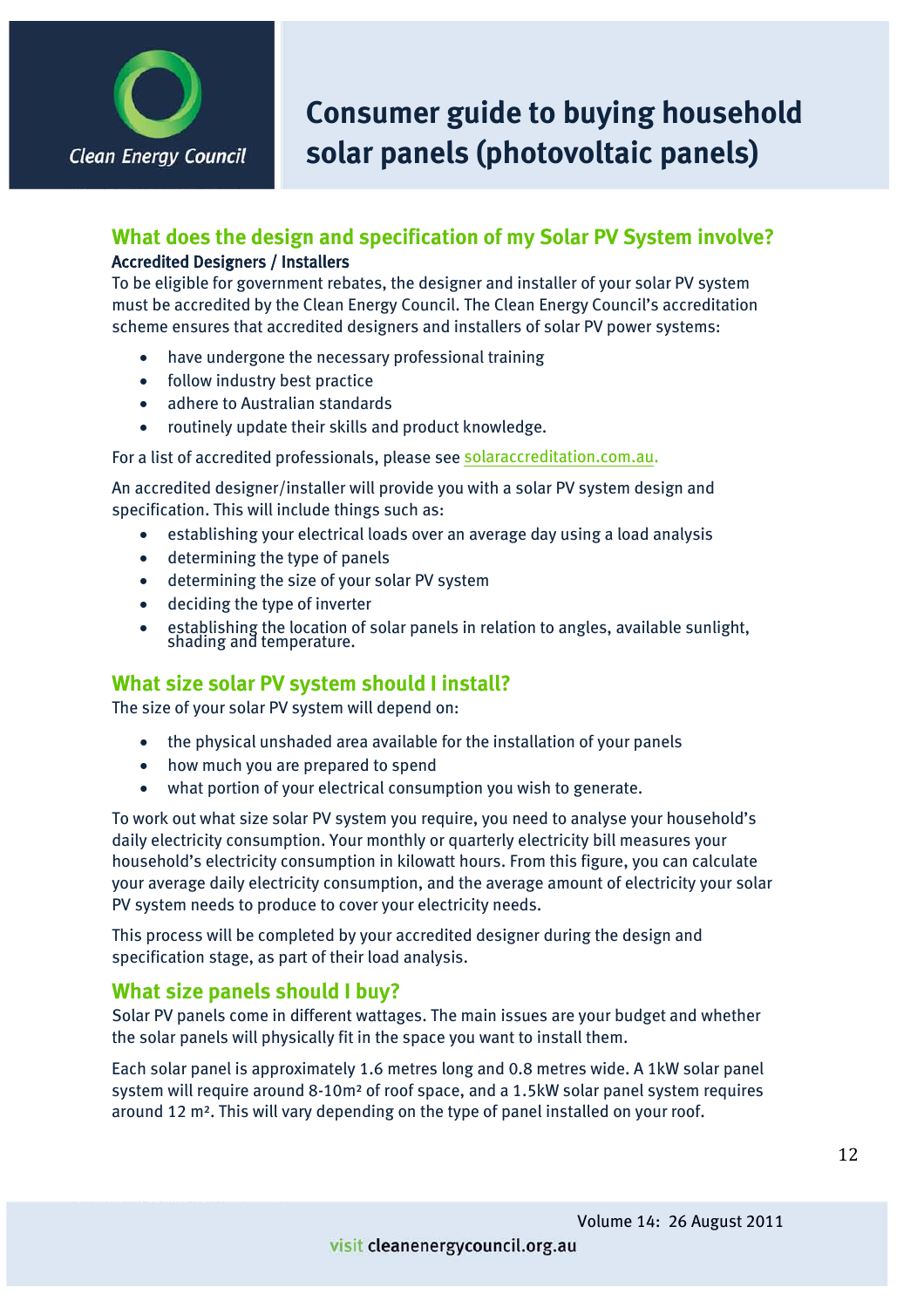

### **What sort of panels should I buy?**

There are four main types of solar panel available, each with their own benefits. During the design and specification stage, your accredited designer will help you choose which type is the best to suit your needs:

| -- |          |                            |                     | $\bullet$ $\bullet$ $\bullet$ $\bullet$ |                               |                |                          |  |
|----|----------|----------------------------|---------------------|-----------------------------------------|-------------------------------|----------------|--------------------------|--|
|    | $\cdots$ |                            |                     |                                         |                               |                |                          |  |
|    |          | $\overline{\phantom{a}}$   | --                  |                                         | - 4                           | $\blacksquare$ | $\overline{\phantom{a}}$ |  |
|    |          | - 4                        | $\bullet$ $\bullet$ |                                         | $\bullet$ $\bullet$ $\bullet$ |                |                          |  |
|    |          |                            |                     | $\rightarrow$ + + + +                   |                               |                |                          |  |
|    |          | <b>The American Street</b> |                     |                                         |                               |                |                          |  |

#### 1. Mono Crystalline (monocrystalline c-Si)

These panels are a proven technology that has been in use for over 50 years.

They are commonly used where space is limited, or where there are high costs associated with installing large panels.

They have a very slow degradation, generally losing 0.25 - 0.5% per year.



#### 2. Poly Crystalline (polycrystalline c-Si)

These panels are similar to Mono Crystalline panels, but the silicon used is Multi-Crystalline which is easier to make.

They are comparable to Mono Crystalline in performance and durability. Slightly more panels are required to produce a given amount of electricity.



#### 3. Thin Film

These panels are typically nearly double the size than the other panel varieties.

Research is continuing to improve the performance of Thin Film panels and to refine the manufacturing process. They respond well to slightly diffuse light and their efficiency does not drop on hot days.

The most common varieties of Thin Film panels are:

- Cadmium Telluride Thin-Film panels (CdTe)
- Copper Indium Gallium Selenide Thin-Film panels (CIGS)
- Amorphous silicon Thin-Film panels(a-Si)

Volume 14: 26 August 2011

#### visit cleanenergycouncil.org.au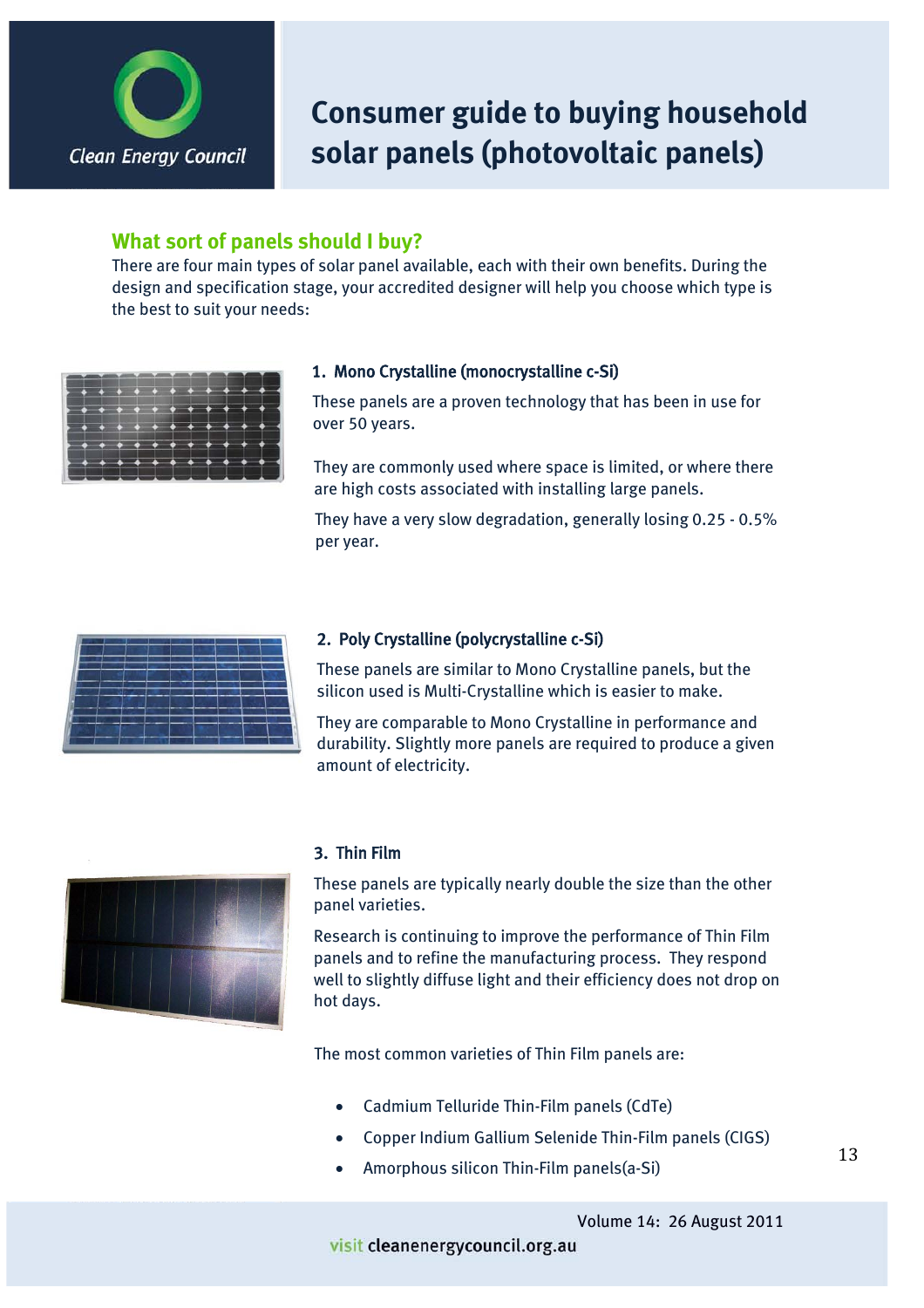

For more detailed information, please visit the Desert Knowledge Australia Solar Centre at www.dkasolarcentre.com.au<sup>8</sup> - The Desert Knowledge Australia Solar Centre is a live research facility run by Desert Knowledge Australia that tests the performance of different types of solar panels according to type and installation, including those mentioned above.

### **What angle should the solar panels be on?**

Solar PV panels produce most power when they are pointed directly at the sun. In Australia, solar modules should face north for optimum electricity production. The orientation of the panels will often have a greater effect on annual energy production than the angle they are tilted at. A minimum tilt of 10° is recommended to ensure self cleaning by rainfall.

For grid-connected solar PV power systems, the solar panels should be positioned at the angle of latitude to maximise the amount of energy produced annually. Most Australian homes have a roof pitch of 20° to 30°.

If your roof's slope is not ideal, your accredited designer can create an appropriate mounting frame to correct the orientation and elevation of your panel. Failing this, the designer can advise you on the difference in energy output for different tilt and orientation.

### **How much sunlight should the panels receive?**

The amount of energy in sunlight that a solar PV panel receives over a day is expressed in peak sun hours. As the amount of energy generated by a panel is directly proportional to the amount of energy it receives from sunlight, it is important to install panels so they receive maximum sunlight.

Your accredited designer will calculate the amount of energy generated by the solar PV panel from the peak sun hours available. Peak sun hours vary throughout the year.

### **Shading / Dirt**

Solar PV panels should ideally be in full sun from at least 9am to 3pm. They should not be placed in shaded areas and be kept free from dust and dirt. Even a small amount of shade from things like trees, roof ventilators or antennas - will have a large impact on the output of a panel, as it changes the flow of electricity through the panel. Shading or dirt on just one of the cells in a solar panel results in a loss of power from many cells, not just the one that is shaded.

### **Temperature**

The amount of electricity a solar PV panel can generate is reduced as temperatures increase. Solar panels operate best at ambient temperatures up to 25°C. However, if the ambient temperature is higher, the panel's output declines.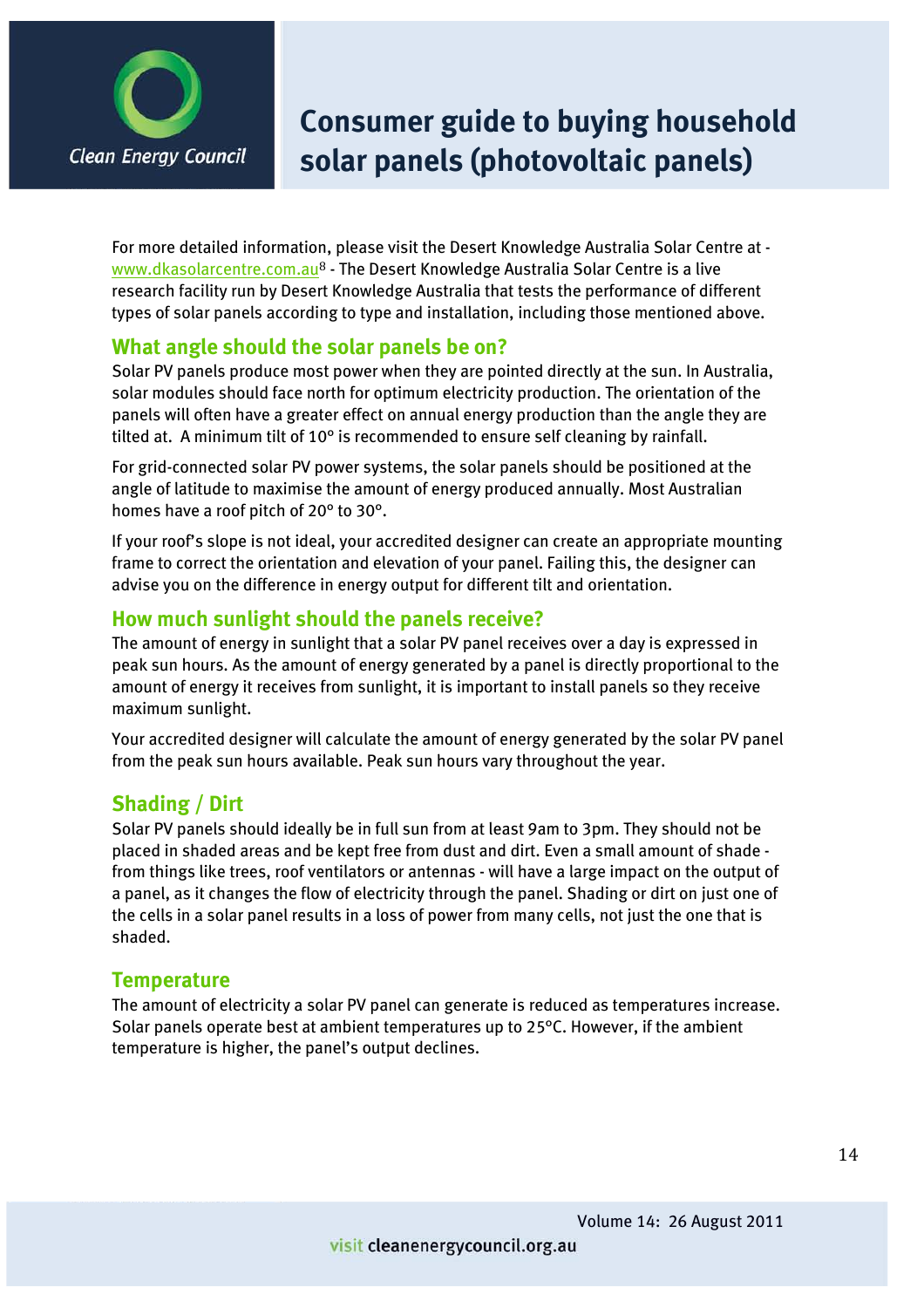

### **What is an inverter? What sort should I buy?**

Solar PV panels produce low voltage DC electricity. The inverter converts this into the AC electricity needed to supply power for standard appliances.

The efficiency of an inverter is measured by how well it converts the DC electricity into AC electricity. This usually ranges from 95% to 97.5% for most models. Check the inverter's specifications before you purchase.

Inverters are sized according to the power (watts) they can supply.

### **Australian Standards**

It is important to ensure that your grid connect inverter complies with Australian Standards. This is required to be eligible for the REC's and Solar Credits.

Ask your accredited installer to provide proof that your inverter meets Australian standards.

The Clean Energy Council has published a list of all grid connect inverters that meet Australian standards. To see the list<u> click here<sup>9</sup>.</u>

Manufacturer guarantees range from 5 to 15 years.

#### **What will happen to my meter at home?**

When your solar PV system is installed you may need to have a new meter installed.

If you have a traditional accumulation meter (with a spinning disk) this will need to be replaced with an interval meter or smart meter. This is because an accumulation meter does not record the energy you export to the grid or the electricity you import from the grid. An interval meter or a smart meter provide half hourly readings of the electricity you consume and the surplus electricity you generate.

The states and territories have committed to the progressive rollout of smart metering across Australia from 2007. While a smart meter is similar to an interval meter in that it records electricity usage in 30-minute intervals remotely to your electricity company, smart meters have a range of additional capabilities. So if your new meter is an interval meter, it will need to be replaced again with a smart meter when this rollout occurs.

Depending on where you live, your interval meter may be a gross meter or a net meter.

If you are on a gross feed-in tariff scheme, your gross meter separately measures the total electricity consumed by your household and the total electricity generated by your solar PV system. Your electricity company reads the meter and determines the total amount of electricity generated by your solar panels, regardless of whether it goes into the grid or is used by your household.

If you are on a net feed-in tariff scheme, your net meter measures your household's electricity and the electricity generated by your solar PV system together. Your electricity company reads the meter and calculates any surplus electricity fed back into the grid.

Your new meter must be installed by a relevant qualified professional This may be organised by your accredited designer/installer; or your electricity retailer; or electricity distributor. Ask to find out who will organise this for you.

15

Volume 14: 26 August 2011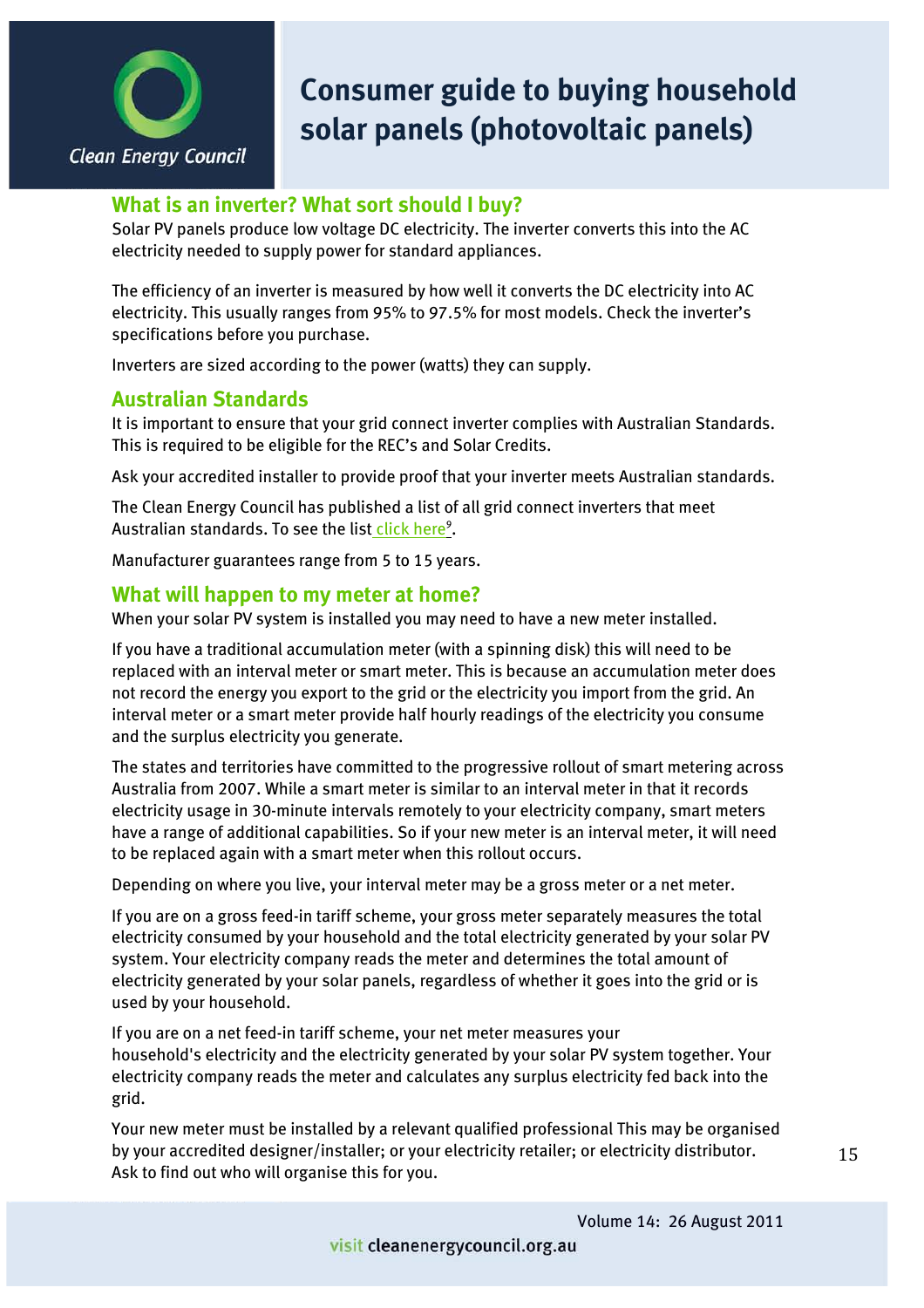

The installation of a new meter may affect your electricity billing rates:

- The new meters are provided by your electricity distributor. The cost of this is passed from the electricity distributor to your electricity retailer. Generally, this cost is recovered by your electricity retailer through increased network charges on your monthly electricity bill.
- x You may move from an off-peak tariff to a time-of-use (TOU) tariff. A TOU tariff is a pricing structure that changes depending on the time of day you consume power. In peak demand periods (day), charges will be higher than consumption during lower demand periods (night). So while electricity is most expensive during the day, this will be offset by your solar PV system producing energy during this time also.
- If you move from an off-peak tariff to a time-of-use (TOU) tariff, this will particularly affect your dedicated off-peak loads, such as hot water, space heating and airconditioning.

You should check with your electricity retailer about any tariff changes that will occur as a result of installing solar and carefully weigh up the advantages and disadvantages before making a decision. This should be considered before your install your solar PV panels.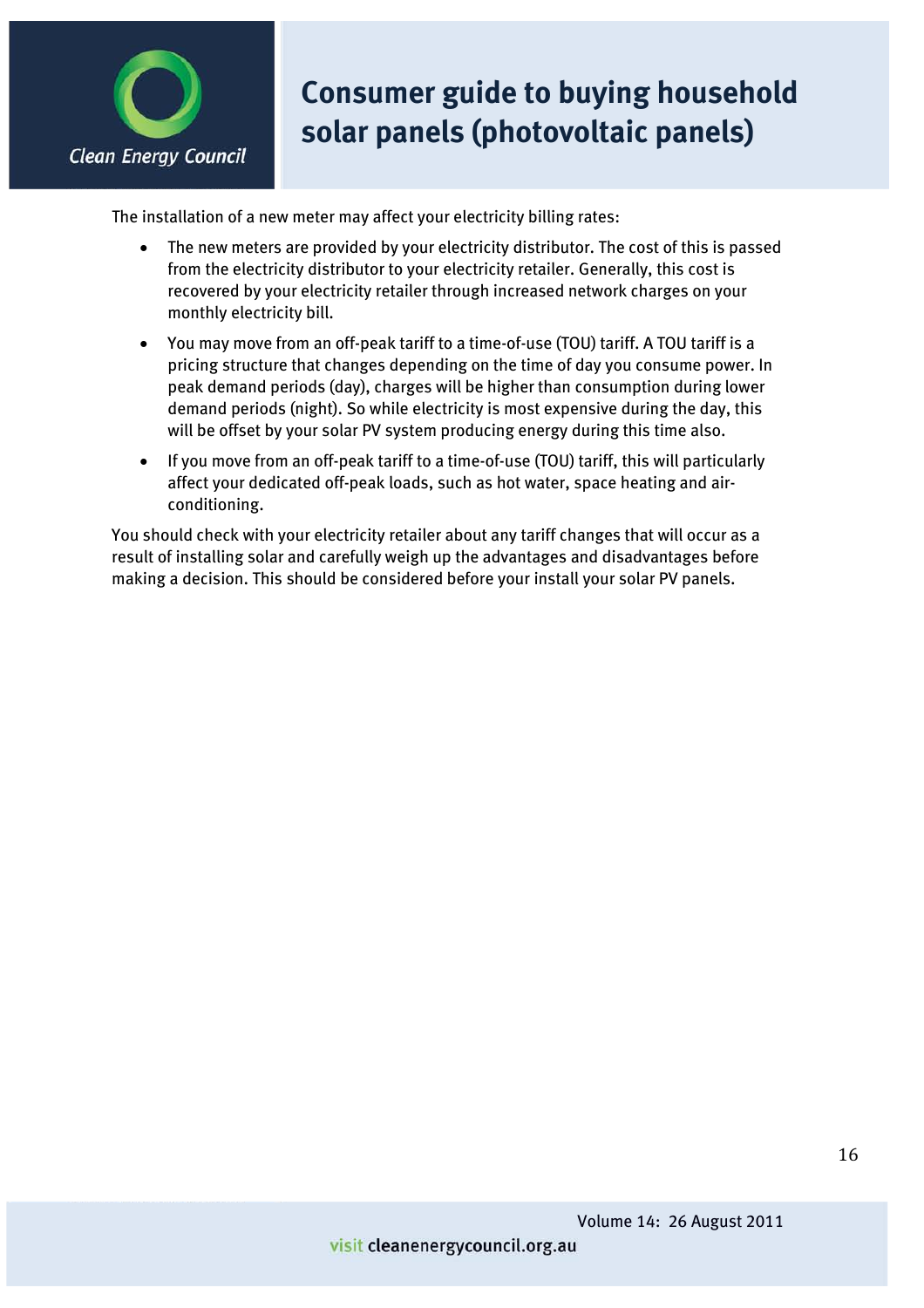

### **Quotation / Contract**

Following the design and specification you may request a quotation for the design and installation of the system.

The quotation could provide specifications, quantity, size, capacity and output for the major components, including:

- solar PV modules
- mounting frames
- $\bullet$  structure
- $\bullet$  inverter
- any additional metering
- $\bullet$  data-logging
- travel and transport requirements
- other equipment needed
- any trench digging
- a system user manual.

The quotation should also specify a total price, together with proposed start and completion dates. The quotation should form a basis for your contract with the designer/installer.

In addition, a contract for the supply and installation of the power system should be included with the quotation.

The contract should include:

- $\bullet$  an estimate of the average daily electricity output (in kWh)
- $\bullet$  the estimated annual production
- the estimated production in the best and worst months
- $\bullet$  the responsibilities of each party
- warranties and guarantees, including installer workmanship schedule of deposit and progress payments.
- who is responsible for connecting your solar PV system to the electricity grid
- who responsible for your meter changeover
- who is responsible for organising you to move to a premium feed-in tariff
- how you will receive your REC's and/or Solar Credits

17

Volume 14: 26 August 2011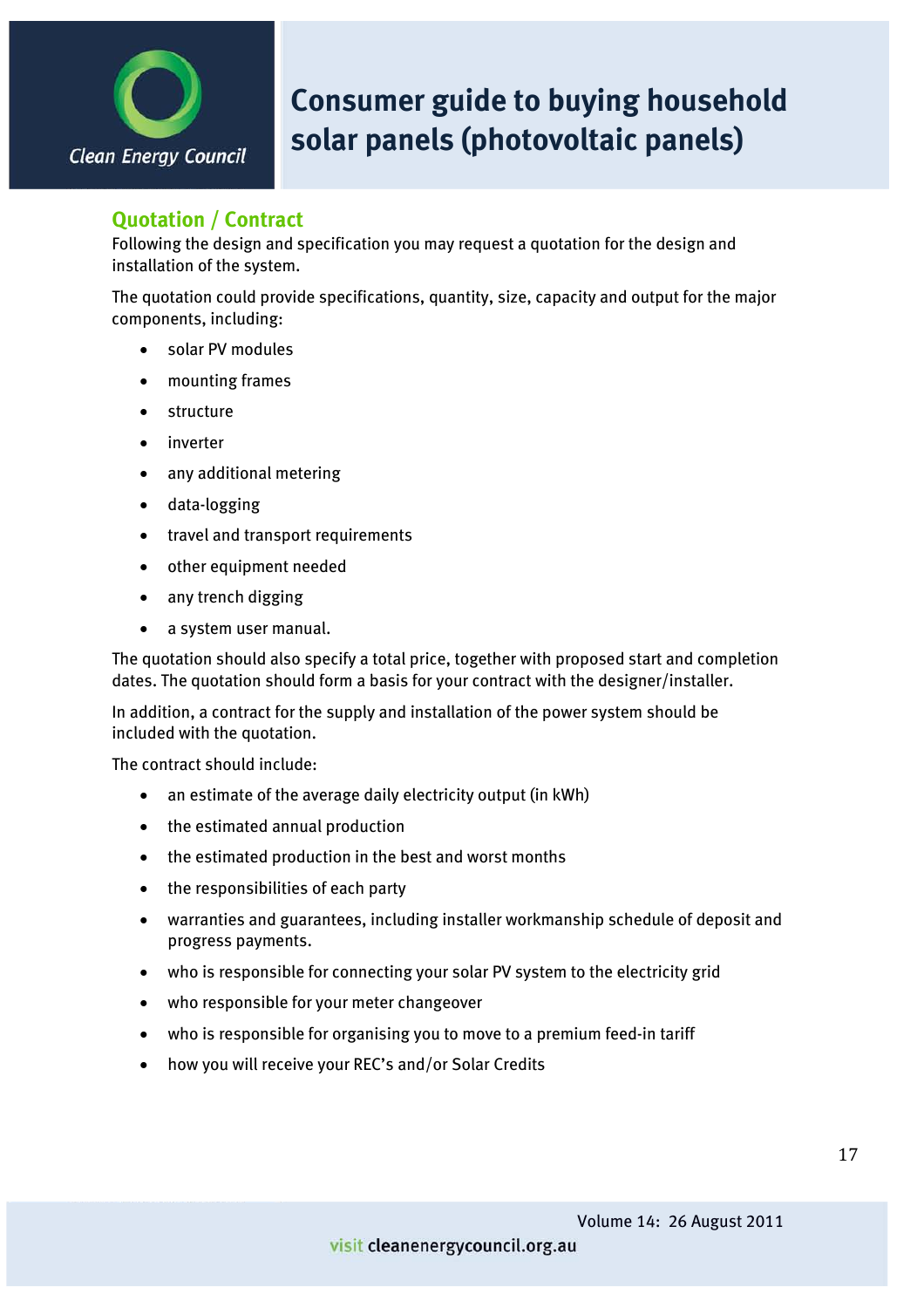

### **Questions to ask your designer / installer**

When signing a contract with your designer/installer, you need to be informed. Important questions to ask include:

- **Accreditation** 
	- o Is the designer accredited?
	- o Is the installer accredited?
	- o What are their accreditation numbers? Ask to see their accreditation photo ID card



- o Will your system be designed and installed by an accredited individual?
- $\circ$  Check the list of accredited installers on the Clean Energy Council website to confirm [www.solaraccreditation.com.au](http://www.solaraccreditation.com.au/)
- $\circ$  Contact the designer/installer's former customers to find out if the they were knowledgeable, easy to work with, and took the time to explain the systems operation. Also find out if their systems are working well, if there have been any problems, and, if so, if they returned to fix them. Ask for the designer/installer business references, and check them, especially if the company's reputation is unknown.

#### **Experience**

- o How many systems has the designer/installer completed?
- $\circ$  How many systems similar to your system has the designer/installer completed?
- o When was the last time the designer/installer completed a system? New products are constantly entering the market. A designer/installer who has completed several recent installations will probably be up-to-date on the newest products and the latest regulatory issues.

#### Quality of Products - Australian Standards

- o Do the modules you use meet the Australian Standards? Check the Module List on the Clean Energy Council website to confirm [www.solaraccreditation.com.au](http://www.solaraccreditation.com.au/)
- o Do the inverters you use meet the Australian Standards? Check the Inverter List on the Clean Energy Council website to confirm [www.solaraccreditation.com.au](http://www.solaraccreditation.com.au/)

18

Volume 14: 26 August 2011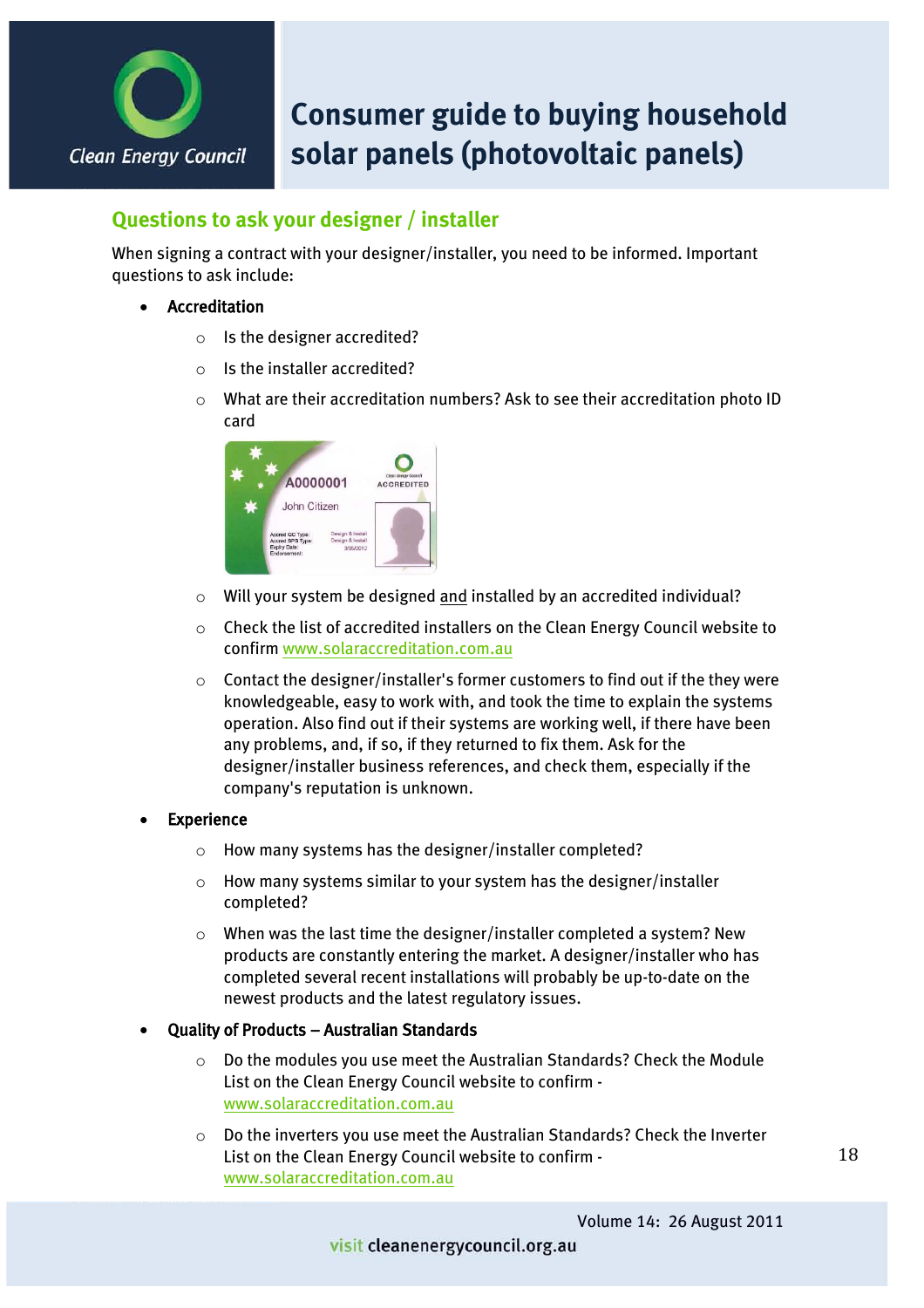

- o Do some research on the other balance of system components that your designer/installer suggests, such as the mounting hardware. Do the products meet industry standards?
- $\circ$  If you know of other people who have used these products, ask for their feedback: Are they satisfied? Have they had problems?

#### **Warranties**

- o What kinds of warranties come with the products?
- o Which warranties are your responsibility and which are the manufacturer's?
- o How long have the equipment manufacturers been in the PV industry? Long warranties are meaningless if the manufacturers aren't around in five years.
- o If you have to deal with the panel or inverter manufacturer in the future, do they have an Australian office?
- Service Agreements & Performance Guarantees
	- o What performance guarantees do you get for the system as a whole?
	- $\circ$  How will you know if your system is performing to its maximum potential on a day to day basis?
	- o Does the designer/installer provide some kind of optional service agreement?
	- $\circ$  If problems arise with your system, what services will the designer/installer provide and for how long?
	- o Will the designer/installer be readily available to troubleshoot and fix problems?
	- $\circ$  If something goes wrong, who is responsible for repair or replacement costs?
	- o Who is responsible for maintaining the system?
	- $\circ$  If you are responsible, what kind of training will the designer/installer provide?
	- o Will basic system safety issues be explained?

#### **Paperwork**

- o Does the designer/installer handle organising all the necessary metering changes?
- o Does the designer/installer organise all the paperwork for your local electricity supplier to move you to a premium feed-in tariff?
- o Does the designer/installer handle all the REC paperwork for you?

#### visit cleanenergycouncil.org.au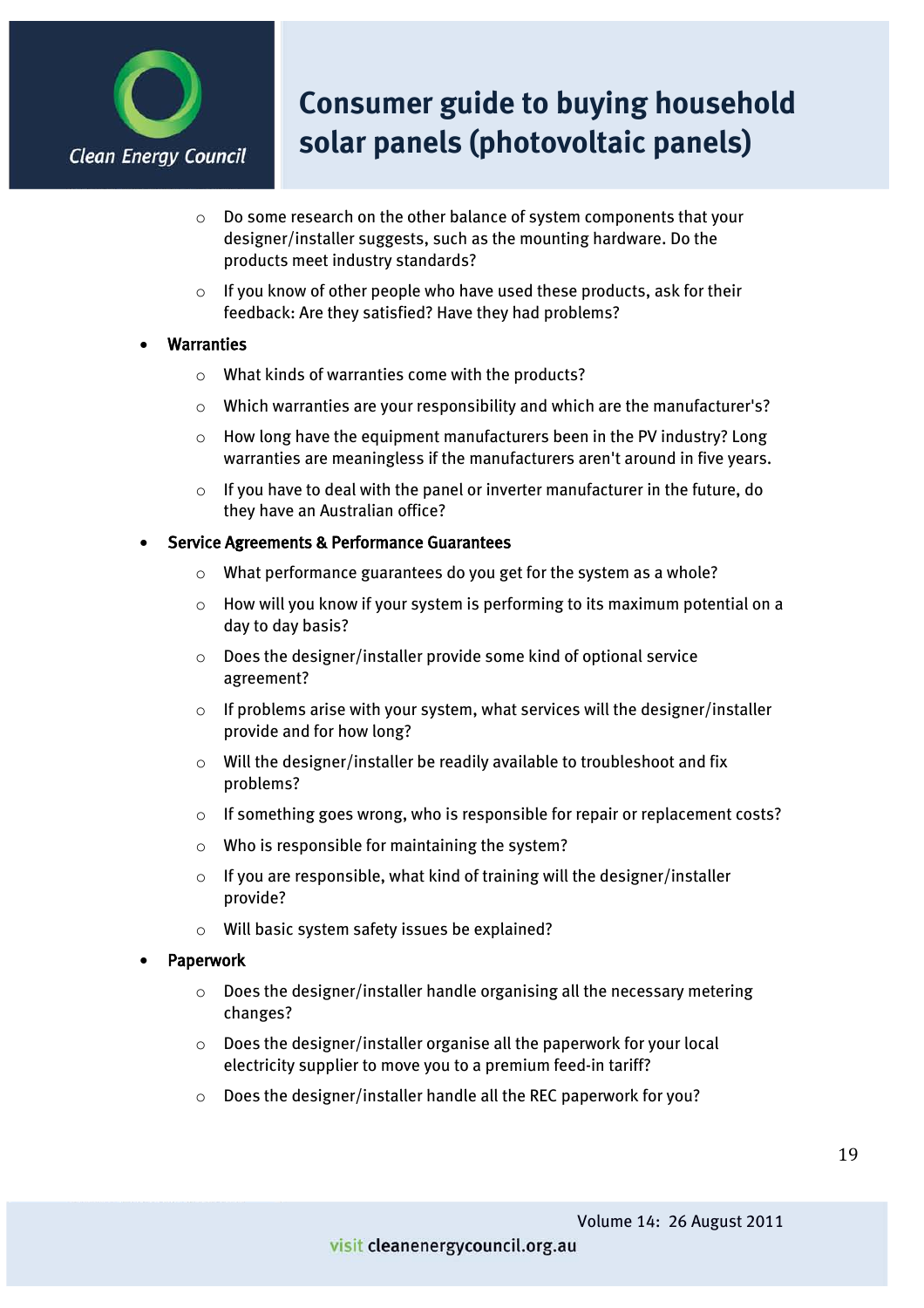

- **References** 
	- $\circ$  Contact the designer/installer's former customers to find out if the they were knowledgeable, easy to work with, and took the time to explain the systems operation. Also find out if their systems are working well, if there have been any problems, and, if so, if they returned to fix them. Ask for the designer/installer business references, and check them, especially if the company's reputation is unknown.

#### **Quote**

- o Does the price quoted include or exclude money received from RECs?
- o Does the price quoted include all the necessary metering changes and paperwork for my local electricity supplier?
- o Does the quote include all labour, transportation and inspection charges?
- $\circ$  Does the designer/installer give an accurate estimation of system production with their quotes?
- Payment Terms
	- o What are the payment terms?
	- o Is there a deposit? When is it required? Is it refundable?
	- o Do you need to pay the whole amount or just the difference after the RECs and/or Feed-in Tariff?
- **Time Frames** 
	- $\circ$  What is the lead time from your payment to getting electricity from your solar PV system?
- The Final Decision
	- o By installing a solar PV system, you need to take responsibility for it and learn the basic safe operation and proper maintenance of your systems. You should think carefully before selecting a designer/installer. Online and mailorder solar PV system suppliers who never visit your home may have difficulty recommending the most appropriate equipment. A comprehensive, on-site solar and load analysis and two way interview can help ensure a thoughtfully designed and well-planned installation.

### **What happens after my solar PV system has been installed?**

#### Entering into agreement with your electricity retailer

After your solar PV system has been installed and if you wish to opt-in to a feed-in tariff, you will need to enter into an agreement with an electricity retailer. Not all electricity retailers offer solar friendly policies so it is best to check and compare the following items prior to entering into an electricity trading agreement.

Volume 14: 26 August 2011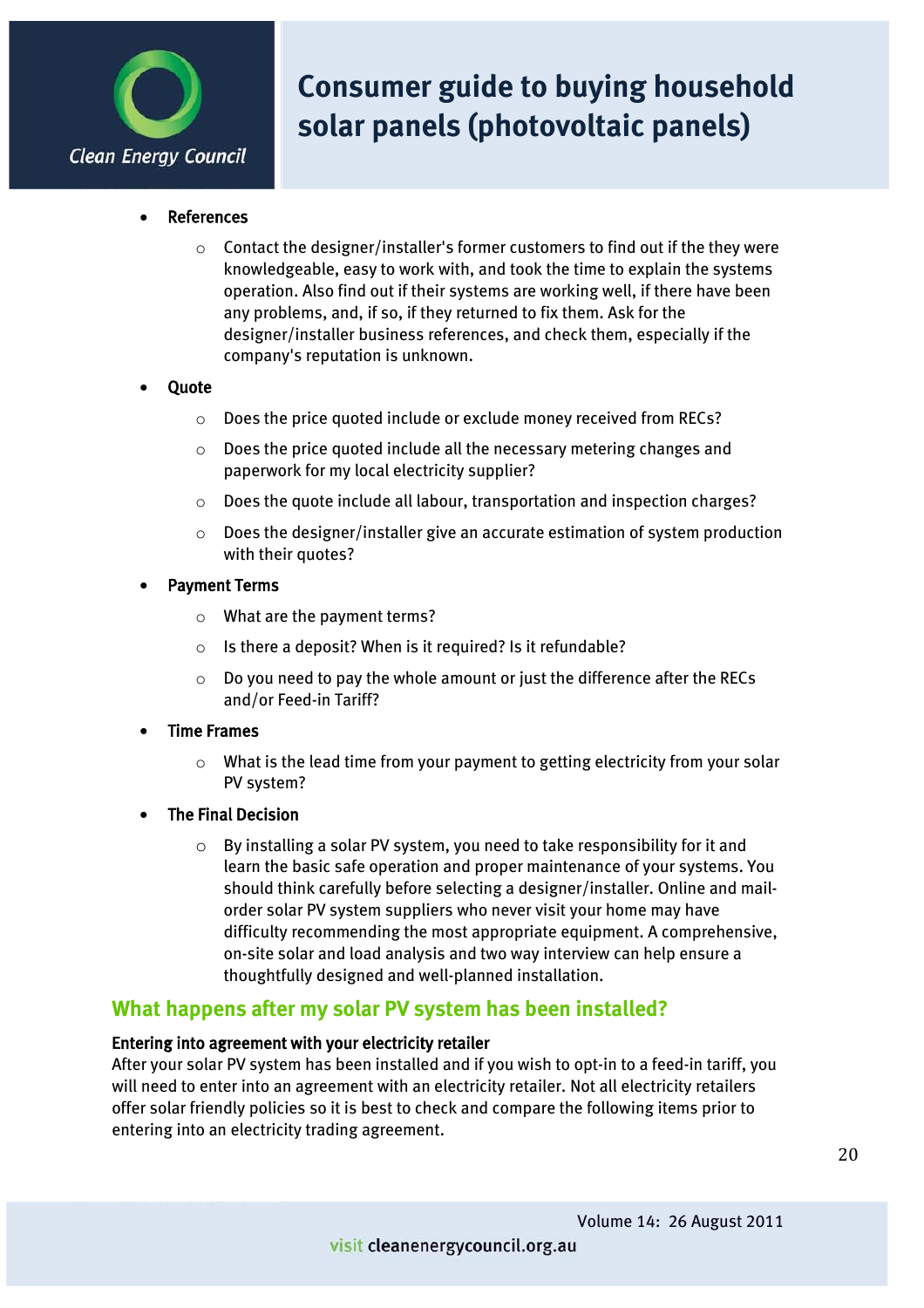

### **Questions to ask your electricity retailer**

- $\bullet$  What price will they pay you for your electricity (in cents per kWh)?
- $\bullet$  What is the cost of the electricity you purchase from them (in cents per kWh)?
- Will I lose my off-peak rates once my meter has been changed? Will this be replaced with a time-of-use (TOU) tariff?
- Are you signed onto a premium feed-in tariff rate or a standard feed-in tariff rate? If your electricity retailer signs you up to a standard feed-in tariff agreement you will receive less money for the excess electricity you feed back into the grid.
- x What will be the form of payment for electricity you produce? It is likely you will receive the feed in tariff's you earn by default as a credit on your electricity bill rather than cash.
- What will be the form of payment for surplus electricity you produce? Will it be cash, cheque or EFT on request?
- Penalty clauses (termination costs)
- $\bullet$  Billing / payment periods
- Are there any other administration fees?
- Do you organise all the necessary metering changes? If no, refer to 'Questions to ask your Electricity Distributor' (below). If yes – the following questions apply:
	- $\circ$  Is your new meter an interval meter or a smart meter? If it is an interval meter it will need to be replaced with a smart meter when the rollout occurs.
	- $\circ$  Can you have a smart meter, rather than an interval meter, installed to avoid unnecessary meter exchange costs when the smart meter rollout occurs?
	- o Will your new meter continue to measure off-peak power use?
	- o Is your new meter a gross meter or a net meter?
	- o What is the cost of your meter?
		- Is it supplied free of charge?
		- Is there an upfront cost?
		- Is the cost recovered through increased network charges on your monthly electricity bill?
	- o What is the cost of installing your meter?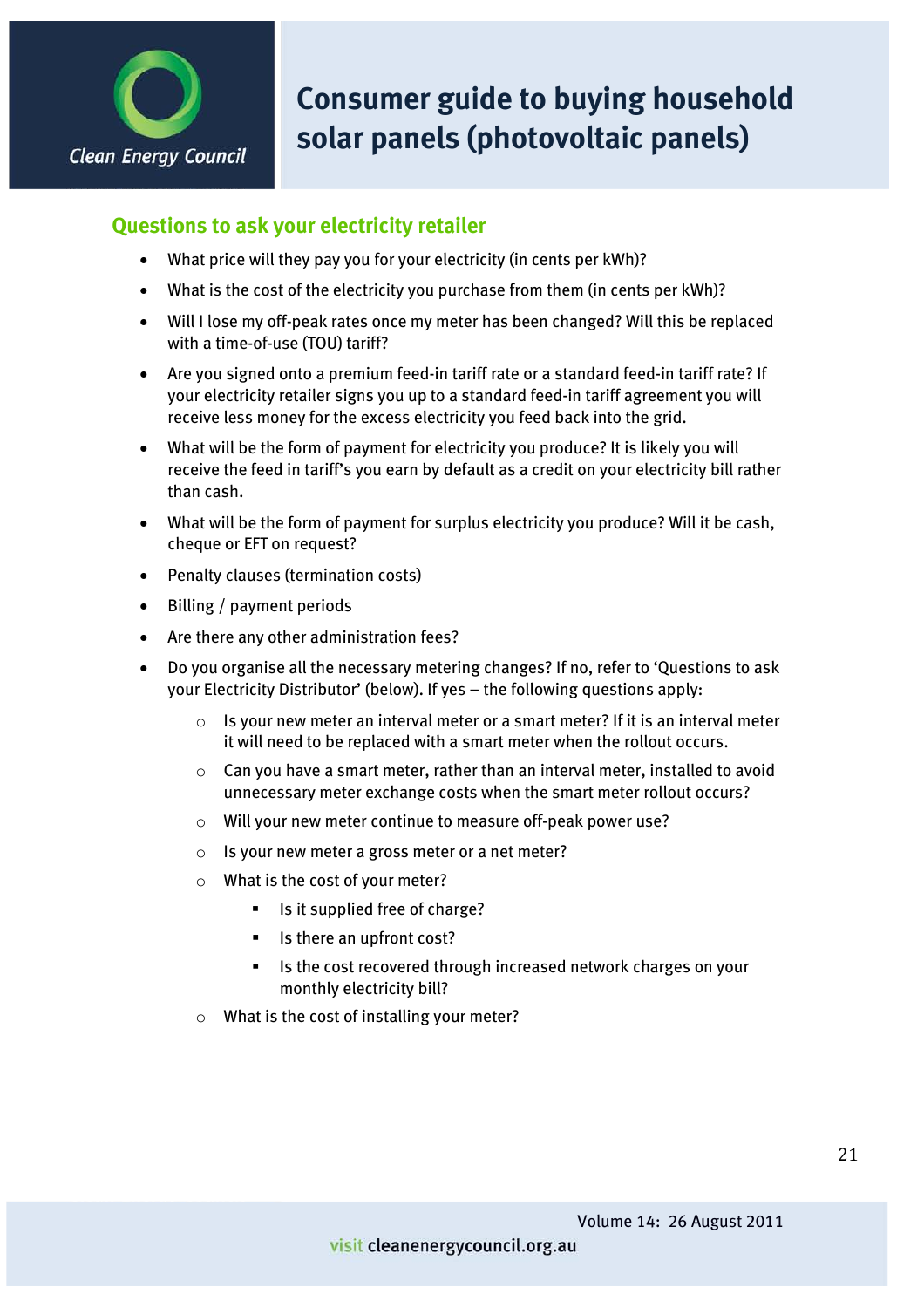

### **Questions to ask your Electricity Distributor**

- Do you organise all the necessary metering changes?
- Is your new meter an interval meter or a smart meter? If it is an interval meter it will need to be replaced with a smart meter when the rollout occurs.
- Can you have a smart meter (rather than an interval meter) installed to avoid unnecessary meter exchange costs when the smart meter rollout occurs?
- Will your new meter continue to measure off-peak power use?
- Is your new meter a gross meter or a net meter?
- What is the cost of your meter?
	- o Is it supplied free of charge?
	- o Is there an upfront cost?
	- o Is the cost recovered through increased network charges on your monthly electricity bill?

### **Safety Inspections**

Following the installation of your solar PV system, safety inspections may be carried out by your relevant electrical authority. Depending on which State you live in, these inspections may be mandatory or may occur on a random audit basis. It is the responsibility of either your installer or your relevant electrical authority to organise these inspections if applicable in your state. For more information, please contact your relevant electrical authority from the table below.

The Clean Energy Council, the Department of Climate Change and Energy Efficiency and the Office of the Renewable Energy Regulator also conduct its own inspection program. This applies to installations completed by accredited designers and installers. It occurs on a random basis and aims to ensure that solar PV systems meet the Australian Standards and Accreditation Guidelines.

| <b>Electrical Authorities</b> |                                        |                |  |  |
|-------------------------------|----------------------------------------|----------------|--|--|
| <b>State</b>                  | <b>Responsible Authority</b>           | <b>Contact</b> |  |  |
| <b>ACT</b>                    | <b>ACT Planning and Land Authority</b> | 02 6207 1923   |  |  |
| <b>VIC</b>                    | <b>Energy Safe Victoria</b>            | 03 9203 9700   |  |  |
| <b>TAS</b>                    | <b>Office of Electricity Standards</b> |                |  |  |
|                               | and Safety                             | 03 6233 7851   |  |  |
| <b>SA</b>                     | Office of the Technical Regulator      | 08 8226 5500   |  |  |
| <b>QLD</b>                    | <b>Electrical Safety Office</b>        | 07 3225 2000   |  |  |
| <b>NT</b>                     | NT Worksafe                            | 1800 019 115   |  |  |
| <b>NSW</b>                    | <b>Office of Fair Trading</b>          | 13 32 20       |  |  |
| WA                            | <b>Energy Safe WA</b>                  | 08 9422 5200   |  |  |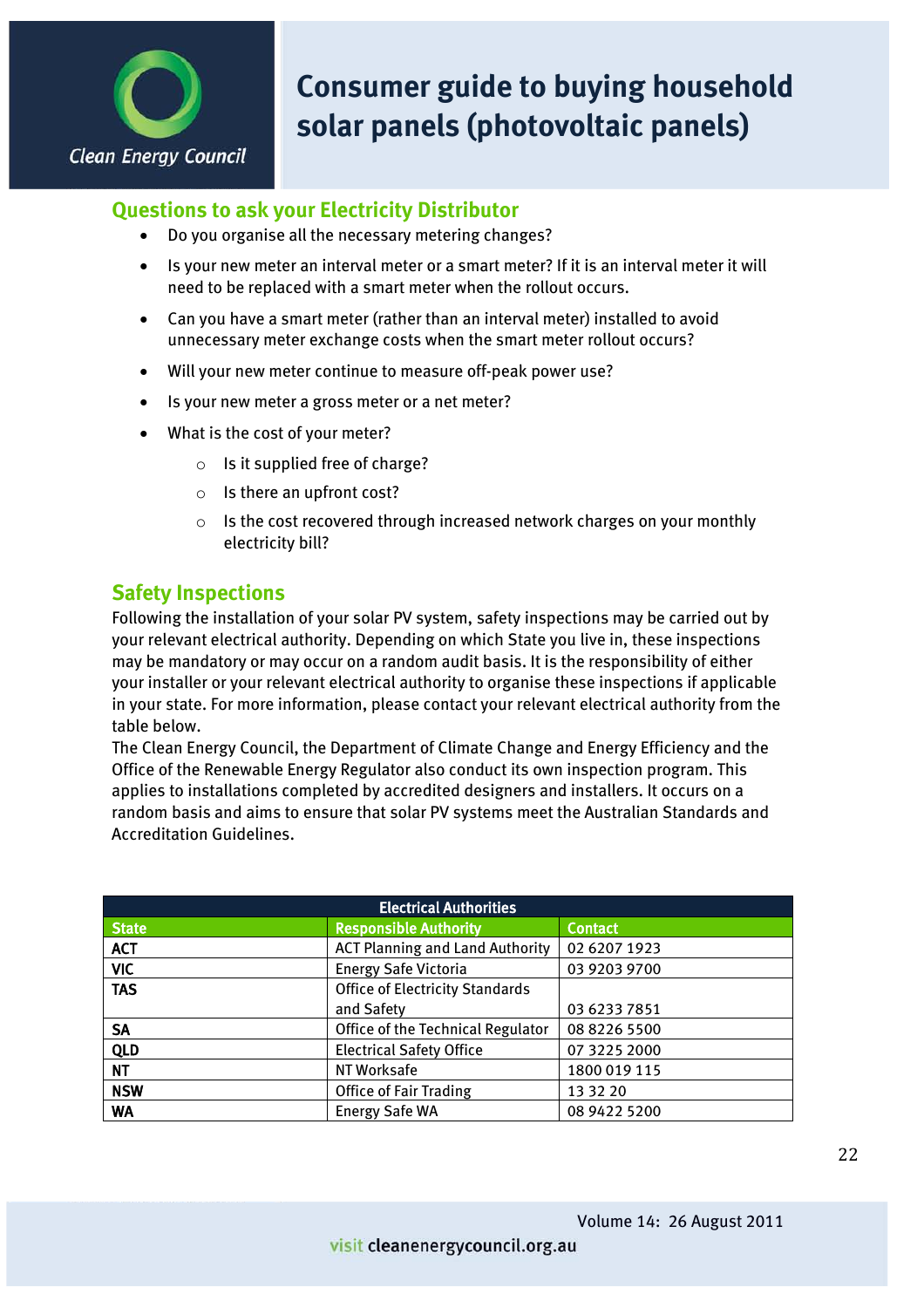

#### **Dispute resolution**

#### Clean Energy Council

The Clean Energy Council deals with complaints involving a breach of the Accreditation Rules, Accreditation Code of Conduct or relevant Australia Standards.

For example, this may involve:

- Faulty or poor workmanship, such as incorrect wiring, incorrect labeling or damage to your house during installation
- Use of modules and inverters that do not meet the Australian Standards
- Dishonest behaviour relating to payments, discounts, rebates and grants and the conditions applying to them

If you have a complaint of this nature, the Clean Energy Council will require you to provide the following in writing t[o accreditation@cleanenergycouncil.org.au](mailto:accreditation@cleanenergycouncil.org.au) :

- Full contact details of all involved parties
- A description of the problem that has led to dispute
- All relevant information on any dispute
- $\bullet$  Any actions taken to resolve the dispute
- Full detail of all interaction with the accredited person.

The Clean Energy Council may decide to appoint an investigator. Where the dispute cannot be immediately resolved, a tribunal will be established to determine the appropriate actions required to deal with all issues to the satisfaction of the parties involved. The Tribunal may decide to:

- 1. Downgrade or extend the designer/installer's accreditation to provisional; or
- 2. Suspend the designer/installer's accreditation; or
- 3. Put the designer/installer on a year's probation; or
- 4. Cancel the designer/installer's accreditation either for a specified period or for life.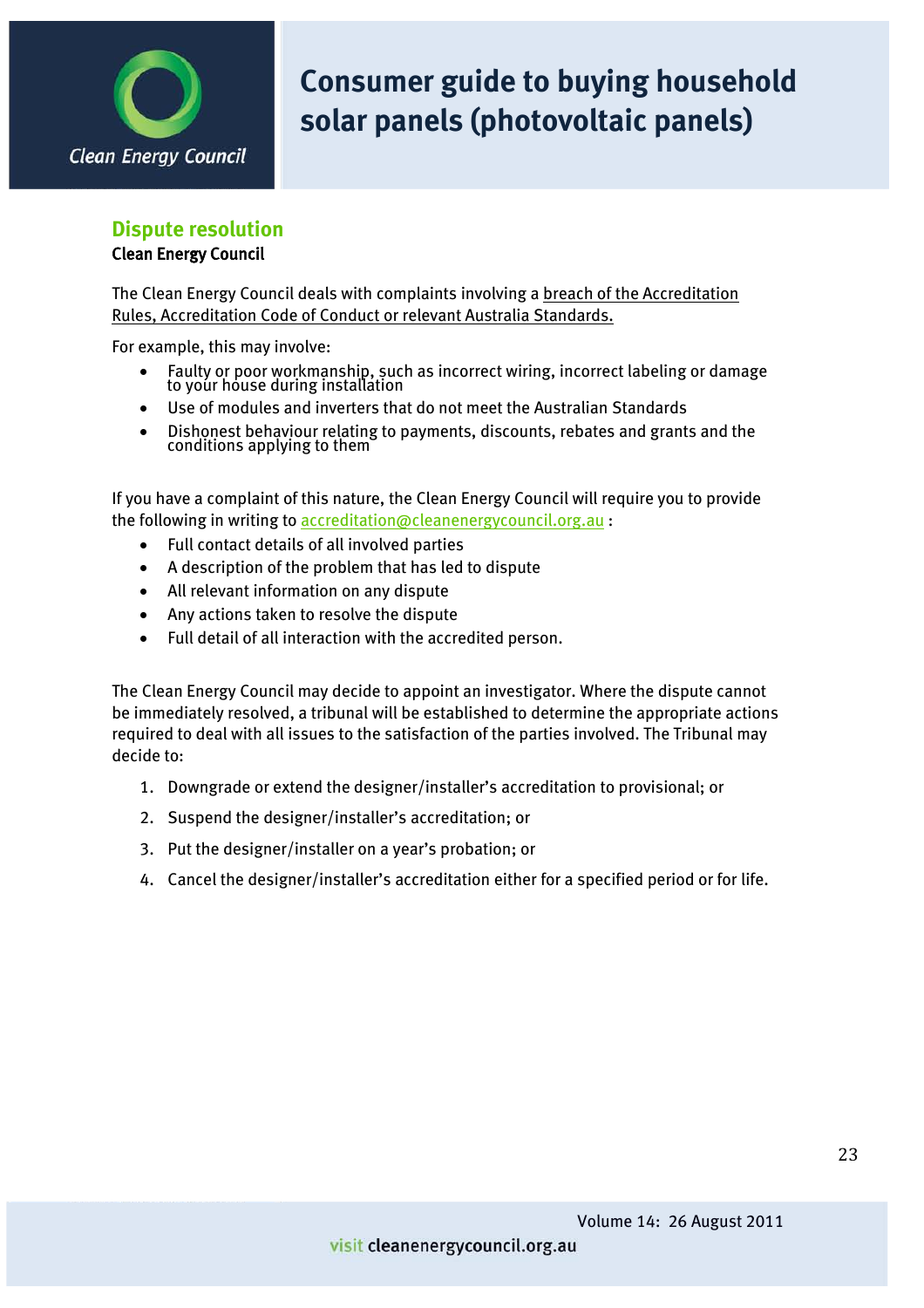

#### State and Territory Offices of Fair Trading/Consumer Affairs

If you have a complaint about a commercial matter, you can contact the Office of Fair Trading (sometimes called 'Consumer Affairs') in your state or territory. Examples of commercial complaints include:

- $\bullet$  Disputes to do with price
- Disputes over warranty
- Disputes to do with the terms and conditions of the agreement with your electricity retailer
- Disputes over the level of service provided by your designer/installer
- Disputes about the quality of work provided (excluding safety issues)
- Disputes to do with the overselling of benefits

The Office of Fair Trading can negotiate on your behalf and arrange mediation where necessary, but it does not have the power to force your designer/installer to fix the problem.

| <b>State</b> | <b>Body</b>                          | <b>Contact</b> |
|--------------|--------------------------------------|----------------|
| <b>ACT</b>   | Office of Fair Trading (ACT)         | 02 6207 0400   |
| <b>NSW</b>   | Office of Fair Trading (NSW)         | 13 32 20       |
| NT.          | <b>Consumer Affairs (NT)</b>         | 1800 019 319   |
| <b>QLD</b>   | Office of Fair Trading (QLD)         | 13 13 04       |
| <b>SA</b>    | <b>Consumer and Business Affairs</b> |                |
|              | (SA)                                 | 08 8204 9777   |
| <b>TAS</b>   | <b>Consumer Affairs and Fair</b>     |                |
|              | Trading (TAS)                        | 1300 65 44 99  |
| VIC          | <b>Consumer Affairs (VIC)</b>        | 1300 55 8181   |
| <b>WA</b>    | <b>Consumer Protection (WA)</b>      | 1300 304 054   |

#### Electrical Authorities

If you have concerns about the safety and technical compliance of your solar PV system, you can contact the electrical authority in your state or territory who may arrange for your solar panel system to be inspected.

| <b>State</b> | <b>Body</b>                            | <b>Contact</b> |
|--------------|----------------------------------------|----------------|
|              | <b>ACT Planning and Land</b>           |                |
| <b>ACT</b>   | Authority                              | 02 6207 1923   |
| <b>VIC</b>   | <b>Energy Safe Victoria</b>            | 03 9203 9700   |
|              | <b>Office of Electricity Standards</b> |                |
| <b>TAS</b>   | and Safety                             | 03 6233 7851   |
| <b>SA</b>    | Office of the Technical Regulator      | 08 8226 5518   |
| <b>QLD</b>   | <b>Electrical Safety Office</b>        | 07 3225 2000   |
| <b>NT</b>    | NT Worksafe                            | 1800 019 115   |
| <b>NSW</b>   | <b>Office of Fair Trading</b>          | 13 32 20       |
| <b>WA</b>    | <b>Energy Safe WA</b>                  | 08 9422 5200   |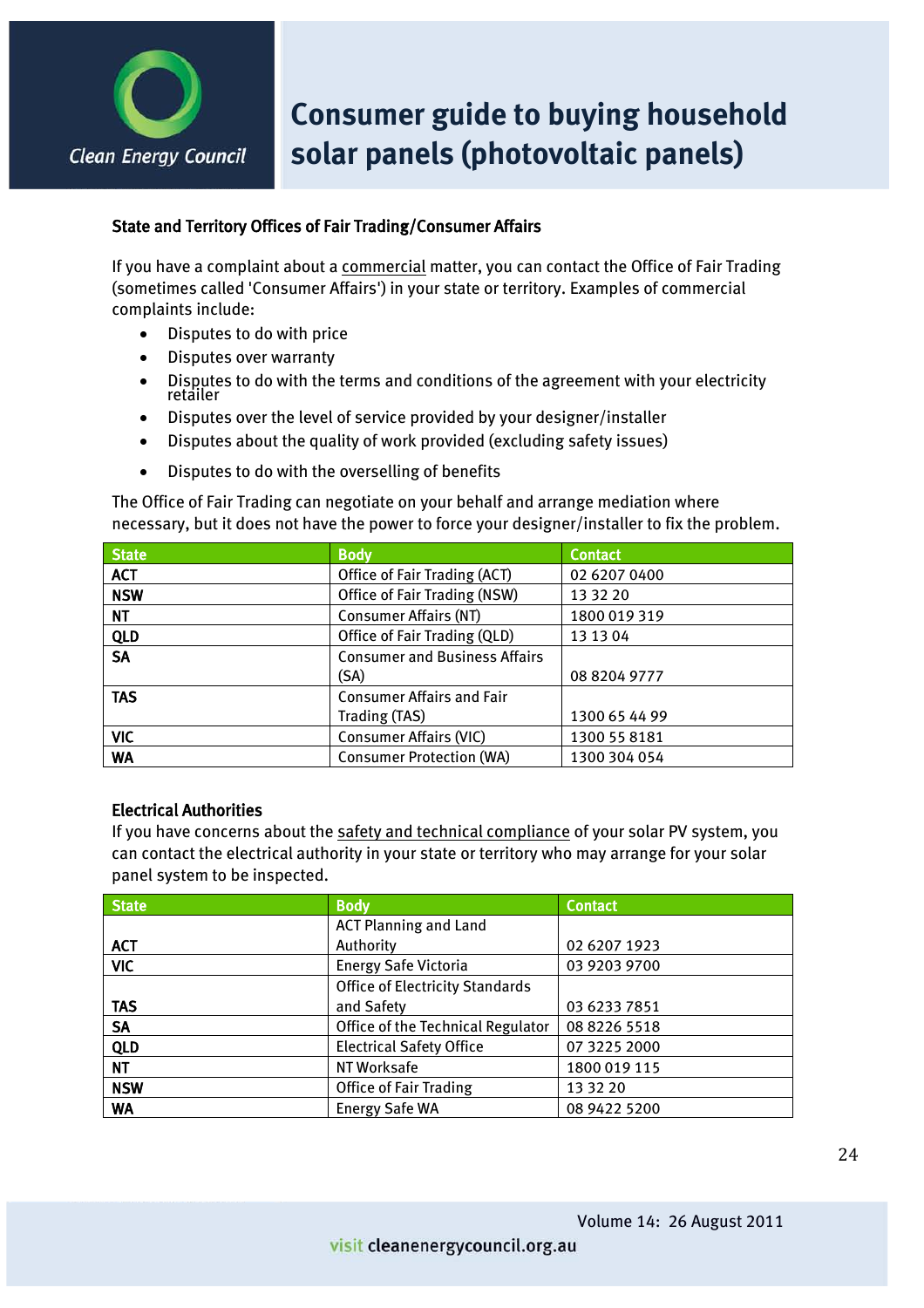

#### Small claims courts and tribunals

If you have been unable to resolve your dispute to your satisfaction with assistance from either the Clean Energy Council or the Office of Fair Trading, you can take your complaint to the appropriate Small Claims Tribunal or Court in your state or territory. You should seek independent legal advice about whether this option is available and suits your circumstances.

| State      | <b>Responsible Authority</b>            | <b>Contact</b> |
|------------|-----------------------------------------|----------------|
| <b>ACT</b> | <b>Small Claims Court</b>               | 02 6217 4272   |
|            | Consumer, Trader & Tenancy              |                |
| <b>NSW</b> | Tribunal (CTTT)                         | 1300 135 399   |
|            | <b>Local Court (Small Claims</b>        |                |
|            | Division)                               |                |
|            | Limit is \$5,000 and claims must        |                |
|            | be lodged within 2 years of the         |                |
| NT         | event                                   | 0889996298     |
|            | <b>Small Claims Tribunal</b>            |                |
|            | The limit on small claims is            |                |
| <b>QLD</b> | \$7,500                                 | 07 3247 4578   |
|            | <b>Magistrates Court - Small Claims</b> |                |
|            | Deals with disputes of up to            |                |
| <b>SA</b>  | \$5,000                                 | 08 8204 2444   |
|            | <b>Magistrates Court - Minor Civil</b>  |                |
|            | <b>Claims Division</b>                  |                |
|            | Any dispute claiming \$5000 or          |                |
| <b>TAS</b> | less.                                   | 03 6233 3623   |
|            | Victorian Civil and                     |                |
|            | Administrative Tribunal                 |                |
|            | No limit to the amount you may          |                |
| <b>VIC</b> | claim                                   | 03 9628 9830   |
| <b>WA</b>  | <b>Magistrates Court</b>                | 08 9425 2222   |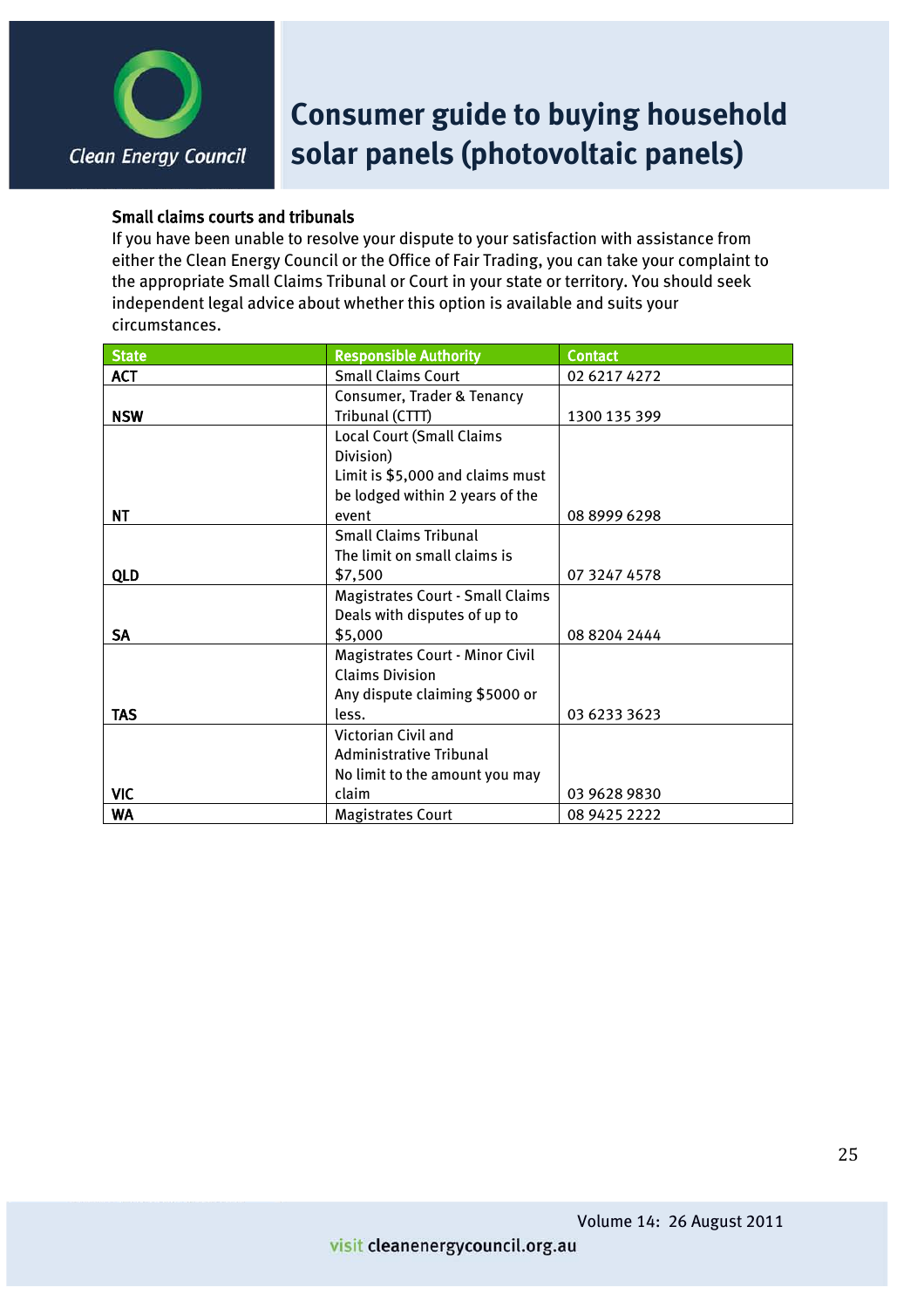

#### Industry Ombudsman

If you have a complaint about your electricity retailer or electricity distributor, you can contact the Energy Ombudsman in your state or territory. For example, the Energy Ombudsman may be able to help if your complaint is about:

- The provision and supply of electricity
- Failure to provide or supply electricity services
- Quality of electricity supply
- Billing
- Credit and payment services
- Electricity disconnections
- Connection or transfer issues
- Actions of a supplier which affect your property
- Metering not working
- Billing unfair

| <b>State</b> | <b>Body</b>                        | <b>Contact</b> |
|--------------|------------------------------------|----------------|
|              | <b>Essential Services Consumer</b> |                |
| <b>ACT</b>   | Council                            | 02 6207 7740   |
|              | Energy and Water Ombudsman         |                |
| <b>NSW</b>   | <b>NSW</b>                         | 1800 24 65 45  |
|              | <b>Ombudsman for the Northern</b>  |                |
| NΤ           | Territory                          | 1800 80 63 80  |
| <b>QLD</b>   | Energy Ombudsman QLD               | 1800 662 837   |
|              | Energy Industry Ombudsman          |                |
| SA           | SA                                 | 1800 66 55 65  |
| <b>TAS</b>   | Energy Ombudsman Tasmania          | 1300 76 67 25  |
|              | <b>Energy and Water Ombudsman</b>  |                |
| <b>VIC</b>   | (Victoria)                         | 1800 50 05 09  |
|              | Energy Ombudsman Western           |                |
| WA           | Australia                          | 1800 75 40 04  |